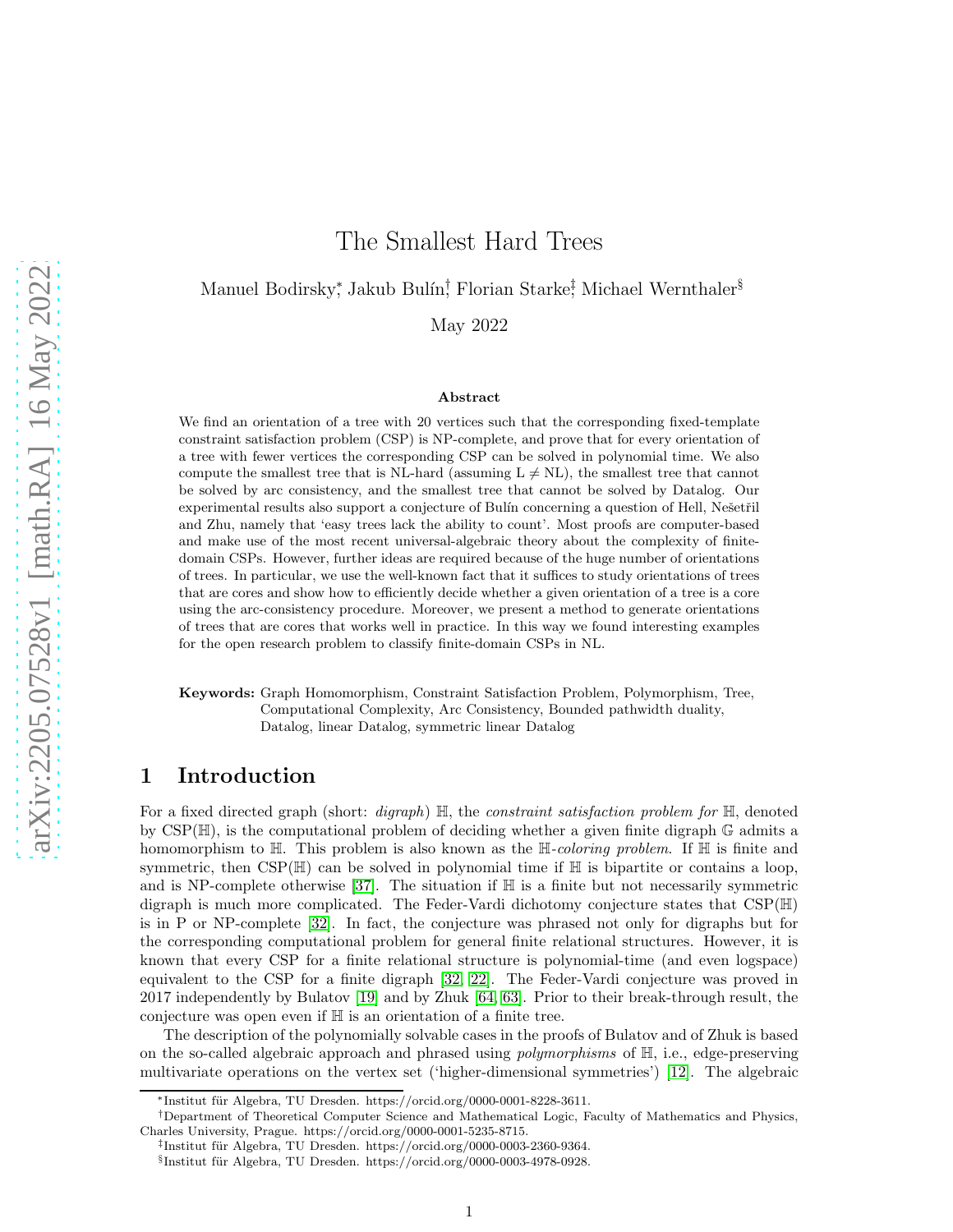condition for polynomial-time tractability in the proofs of Bulatov and of Zhuk has numerous equivalent characterizations, e.g. [\[60,](#page-27-2) [56,](#page-27-3) [6\]](#page-24-0). Siggers was the first to show the (at the time somewhat surprising) fact that the condition can be characterized by the existence of a single, 6 ary polymorphism satisfying certain identities [\[60\]](#page-27-2) — which can readily be tested at least for very small digraphs. This was later improved by Kearnes, Marković, and McKenzie [\[49\]](#page-27-4) to the existence of a single 4-ary operation, commonly referred to as a *Siggers polymorphism*, or a pair of 3-ary operations which we will call *Kearnes-Markovi´c-McKenzie polymorphisms* (for the definition, see Section [6.1\)](#page-13-0). The latter is computationally the most feasible (the search space is the smallest) and thus the most suitable for our purposes. The question whether a given finite digraph H satisfies any of the equivalent characterizations of the algebraic tractability condition is decidable, but NP-hard [\[24\]](#page-25-3).

#### 1.1 Computational Complexity

Several other important conjectures about the computational complexity of the constraint satisfaction problem for a fixed finite structure H with finite relational signature remain open: most notably the question for which finite structures  $\mathbb H$  the problem CSP( $\mathbb H$ ) is in the complexity class NL (non-deterministic logspace), and for which finite structures H it is in the complexity class L (deterministic logspace). As in the case of P versus NP-hard, it appears that these questions are closely linked to central dividing lines in universal algebra, as illustrated by the following conjectures.

<span id="page-1-0"></span>Conjecture 1 (Larose and Tesson [\[52\]](#page-27-5)). *If the polymorphisms of a finite structure* H *with finite relational signature contain a Kearnes-Kiss chain (defined in Section [6.7\)](#page-16-0), then* CSP(H) *is in NL.*

It is known that if H does not satisfy the condition from Conjecture [1,](#page-1-0) then H is hard for complexity classes that are not believed to be in NL (more details can be found in Section [6.7\)](#page-16-0). Conjecture [1](#page-1-0) is wide open and we believe it to be one of the most difficult research problems in the theory of finite-domain constraint satisfaction that remains open.

<span id="page-1-1"></span>Conjecture 2 (Egri, Larose, and Tesson [\[29\]](#page-26-2)). *If the polymorphisms of a finite structure* H *with finite relational signature contain a Noname chain (defined in Section [6.9\)](#page-17-0) then* CSP(H) *is in L.*

Also here it is known that if  $\mathbb H$  does not satisfy the condition from Conjecture [2,](#page-1-1) then  $\mathbb H$  is hard for complexity classes that are not believed to be in L (more details can be found in Section [6.9\)](#page-17-0).

We mention that both conjectures can equivalently be phrased by the inability to *primitively positively construct in*  $\mathbb{H}$  certain finite structures that are known to be L-hard, Mod<sub>p</sub>L-hard, or NL-hard (see Section [6\)](#page-11-0). Kazda proved a conditional result that states that resolving the first conjecture would also provide a solution to the second [\[46\]](#page-26-3).

Again, these conjectures are already open if H is a finite digraph, or even if H is an orientation of a finite tree. It is also known that answering the question of containment in NL for finite digraphs would also answer the question for general finite structures [\[22\]](#page-25-0). For orientations of finite trees, however, the question might be easier to resolve. For brevity, an orientation of a finite tree is simply called a *tree* in this paper and we adopt the following terminology: a digraph H is *NP-hard* if CSP( $\mathbb{H}$ ) is NP-hard, and *tractable* if CSP( $\mathbb{H}$ ) is in P. Similarly, we say that  $\mathbb{H}$  is *P-hard*, *NL-hard*, *in NL*, *in L*, *NP-complete*, *NL-complete*, etc. if CSP(H) has that property.

Unfortunately, there is no graph theoretic characterization of which trees are NP-hard. The first NP-hard tree T was found by Gutjahr, Welzl, and Woeginger and had 287 vertices [\[35\]](#page-26-4). This was later improved by Gutjahr to a smaller NP-hard tree with 81 vertices [\[34\]](#page-26-5), and then to an NP-hard tree with just 45 vertices by Hell, Nešetřil, and Zhu  $[36]$ . The tree  $\mathbb T$  constructed there is even a *triad*, i.e., a tree with exactly one vertex of degree three and all other vertices of degree one or two. An NP-hard triad with 39 vertices was found by Barto, Kozik, Maróti, and Niven [\[8,](#page-24-1) [9\]](#page-25-4) using an in-depth analysis of the polymorphisms of triads; they conjectured that their triad is the smallest NP-hard tree (assuming  $P \neq NP$ ). This approach lead to a study of certain classes of trees [\[4,](#page-24-2) [21\]](#page-25-5). Fischer [\[33\]](#page-26-7) used a computer search and found an NP-hard tree with just 30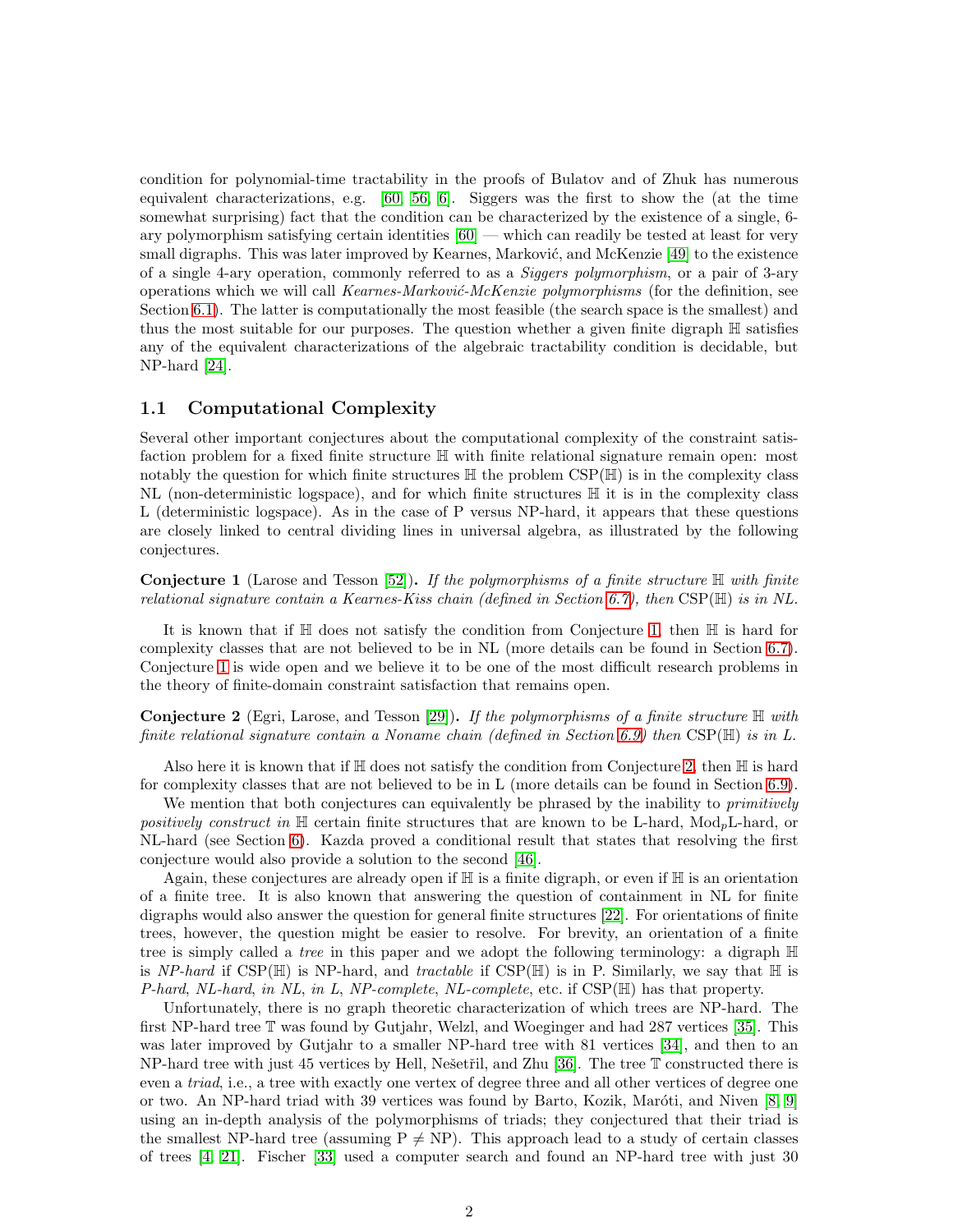| author                              | year | size | comment                |
|-------------------------------------|------|------|------------------------|
| Gutjahr, Welzl, and Woeginger [35]  | 1992 | 287  | First published        |
| Gutjahr [34]                        | 1991 | 81   | PhD thesis             |
| Hell, Nešetřil, and Zhu [36]        | 1996 | 45   | Triad                  |
| Barto, Kozik, Maróti, and Niven [8] | 2009 | 39   | Triad                  |
| Fischer [33]                        | 2015 | 30   | Master thesis          |
| Tatarko [61]                        | 2019 | 26   | Triad, Bachelor thesis |
| Present article                     | 2022 | 22   | Smallest triad         |
| Present article                     | 2022 | 20   | Smallest tree          |

<span id="page-2-0"></span>Table 1: A time-line of the history of the smallest known NP-hard orientation of a tree.

vertices (refuting the conjecture of Barto et al. mentioned above). Later, independently, Tatarko constructed a 26-vertex NP-hard triad, by manual analysis of polymorphisms. See Table [1.](#page-2-0)

#### 1.2 Descriptive Complexity

Besides the computational complexity of CSPs, the *descriptive complexity* of CSPs has been studied intensively, and leads to a fruitful interplay of finite model theory, graph theory, and universal algebra. Since the results obtained in this context are highly relevant for the open conjectures mentioned above, we provide a brief introduction to the most prominent concepts. A digraph H has *tree duality* if for all finite digraphs  $\mathbb{G}$ , if whenever all trees that map homomorphically to  $\mathbb G$  also map to  $\mathbb H$ , then  $\mathbb G$  maps to  $\mathbb H$ . It is well-known that a finite digraph  $\mathbb H$  has tree duality if and only if the so-called *arc-consistency procedure* solves CSP(H) [\[32\]](#page-26-1). This procedure is of central importance to our work, for many independent reasons that we mention later, and will be introduced in detail in Section [2.1.](#page-5-0)

For every finite digraph  $\mathbb{H}$ , the arc-consistency procedure for  $CSP(\mathbb{H})$  can be formulated as a *Datalog program* [\[32\]](#page-26-1); Datalog is the fragment of Prolog where function symbols are forbidden. Every Datalog program can be evaluated in polynomial time. Feder and Vardi proved that CSP(H) can be solved by Datalog if and only if H has so-called *bounded treewidth duality*; the definition of this concept is similar to the concept of tree duality but we omit it since it is not needed in this article. Bounded treewidth duality can be strengthened to *bounded pathwidth duality*, which corresponds precisely to solvability by a natural fragment of Datalog, namely *linear Datalog* [\[25\]](#page-25-6). Linear Datalog programs can be evaluated in NL. An even more restricted fragment of Datalog is *linear symmetric Datalog*; such programs can be evaluated in L [\[29\]](#page-26-2).

A structure H has the *ability to count* [\[53\]](#page-27-7) if CSP(H) can encode, in some natural sense (namely *pp-constructibility* [\[13,](#page-25-7) [12\]](#page-25-2)), solving systems of linear equations over  $\mathbb{Z}_p$  (for some prime p); thus making  $CSP(\mathbb{H})$  Mod<sub>p</sub>L-hard. The ability to count adds substantial complexity to the CSP. Structures that *cannot count* are all tractable and even in Datalog [\[17,](#page-25-8) [5\]](#page-24-3) and this result, known as the *bounded width theorem*, was an important intermediate step towards the resolution of the Feder-Vardi CSP dichotomy conjecture. Based on this theorem, the lack of the ability to count has a number of equivalent characterizations: *bounded width*, bounded treewidth duality, definability in Datalog, solvability by *Singleton Arc Consistency* [\[50\]](#page-27-8).

Several important classes of structures exhibit a dichotomy between NP-hardness and the lack of the ability to count (assuming  $P \neq NP$ ), which we will refer to as "easy structures cannot count". Examples include undirected graphs [\[37\]](#page-26-0), *smooth digraphs* (digraphs without sources and sinks) [\[10\]](#page-25-9), *conservative digraphs* (digraphs expanded with all subsets of vertices as unary relations) [\[41\]](#page-26-8), *binary conservative structures* (even 3-conservative) [\[47\]](#page-27-9). We note that this phenomenon also occurs for many large classes of infinite structures H: for example for all first-order expansions of the basic relations of RCC5 [\[14\]](#page-25-10); see [\[15\]](#page-25-11) for a survey on the question of which infinite-domain CSPs can be solved in Datalog. In this paper, however, we only consider finite structures. Additionally, for classes of finite structures, if the easy structures in the class cannot count, then the algebraic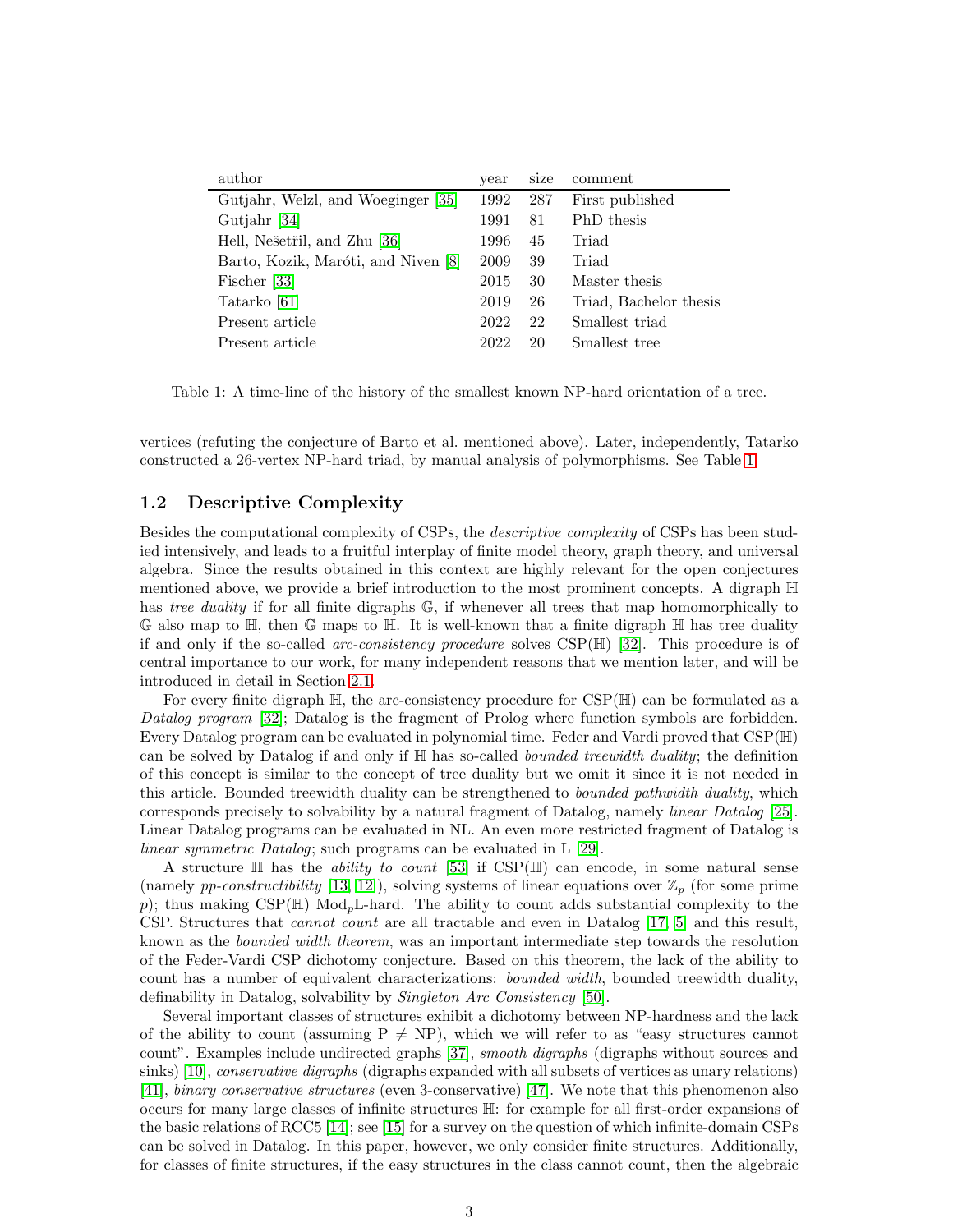tractability condition for that class can be tested in polynomial time [\[24\]](#page-25-3).

In [\[21\]](#page-25-5) Bulín conjectured that easy trees cannot count, establishing this fact for a large yet structurally limited subclass of trees.

<span id="page-3-0"></span>**Conjecture 3.** Let  $\mathbb{T}$  be a tree. If  $\mathbb{T}$  has the ability to count, then  $\mathbb{T}$  is NP-hard.

This conjecture (which is rephrasing Conjecture 2 in [\[21\]](#page-25-5)) would answer an open question posed by Hell, Nešetřil, and Zhu [\[40\]](#page-26-9) (Open Problem 1 at the end of the article): they asked whether there exists a tractable tree which does not have bounded treewidth duality.

#### <span id="page-3-1"></span>1.3 Contributions

In this article, we obtain the following results.

- 1. We find 36 NP-hard trees with 20 vertices; moreover, we prove that all smaller trees and all other trees with 20 vertices are tractable.
- 2. We find four NP-hard triads with 22 vertices, and prove that all smaller triads and all other triads with 22 vertices are tractable.
- 3. We show that all the trees with at most 20 vertices that are not NP-hard can be solved by Datalog, confirming Conjecture [3](#page-3-0) for trees with at most 20 vertices.
- 4. We find a tree with 19 vertices that can not be solved by arc consistency, and prove that all smaller trees and all other trees with 19 vertices can be solved by arc consistency.
- 5. We find 8 NL-hard trees with 12 vertices; moreover, we prove that all smaller trees and all other trees with 12 vertices are in L.

Even though we draw from the results of the universal-algebraic approach to the CSP which led to the theorems of Bulatov and of Zhuk, and use state-of-the-art computers for our computations, these tasks remain challenging due to the huge number of trees: for example, even considered up to isomorphism, there are 139,354,922,608 trees with 20 vertices (see Table [2\)](#page-18-0), which is prohibitive even if we could test the algebraic tractability condition within milliseconds. Several further contributions of this article are related to the way we managed to overcome these difficulties.

A well-known key simplification is to only consider trees that are *cores*; a digraph H is a core if every homomorphism from  $\mathbb H$  to  $\mathbb H$  is injective. Two graphs  $\mathbb H_1$  and  $\mathbb H_2$  are called *homomorphically equivalent* if there is a homomorphism from  $\mathbb{H}_1$  to  $\mathbb{H}_2$  and vice versa. Clearly, in that case  $CSP(\mathbb{H}_1) = CSP(\mathbb{H}_2)$  and so  $\mathbb{H}_1, \mathbb{H}_2$  are either both tractable or both NP-hard. It is easy to see that every finite digraph  $\mathbb H$  is homomorphically equivalent to a core digraph  $\mathbb H'$ , which is unique up to isomorphism. Moreover, if  $\mathbb H$  is a tree, then  $\mathbb H'$  is a tree as well (and its size is smaller or equal to the size of  $H$ ). Hence, it suffices to work with trees that are cores. However, Hell and Nešetřil proved that deciding whether a given digraph is a core is coNP-complete [\[38\]](#page-26-10). Remarkably, the following fact seems to be unnoticed in the literature.

6. There is a polynomial-time algorithm for deciding whether a tree is a core.

There are far too many trees with at most 20 vertices to run the core test on each of them. Our next contribution is a method to generate the core trees more directly, rather than generating all trees and then discarding the non-cores (the details can be found in Section [4\)](#page-7-0). Applying our method we were able to construct all trees that are cores up to size 20, and all triads that are cores up to size 22, which was essential to achieve the results 1.-5. above.

7. We computed the number of trees that are cores for sizes up to 20 (see Table [2\)](#page-18-0). In particular, there are 779268 core trees of size 20.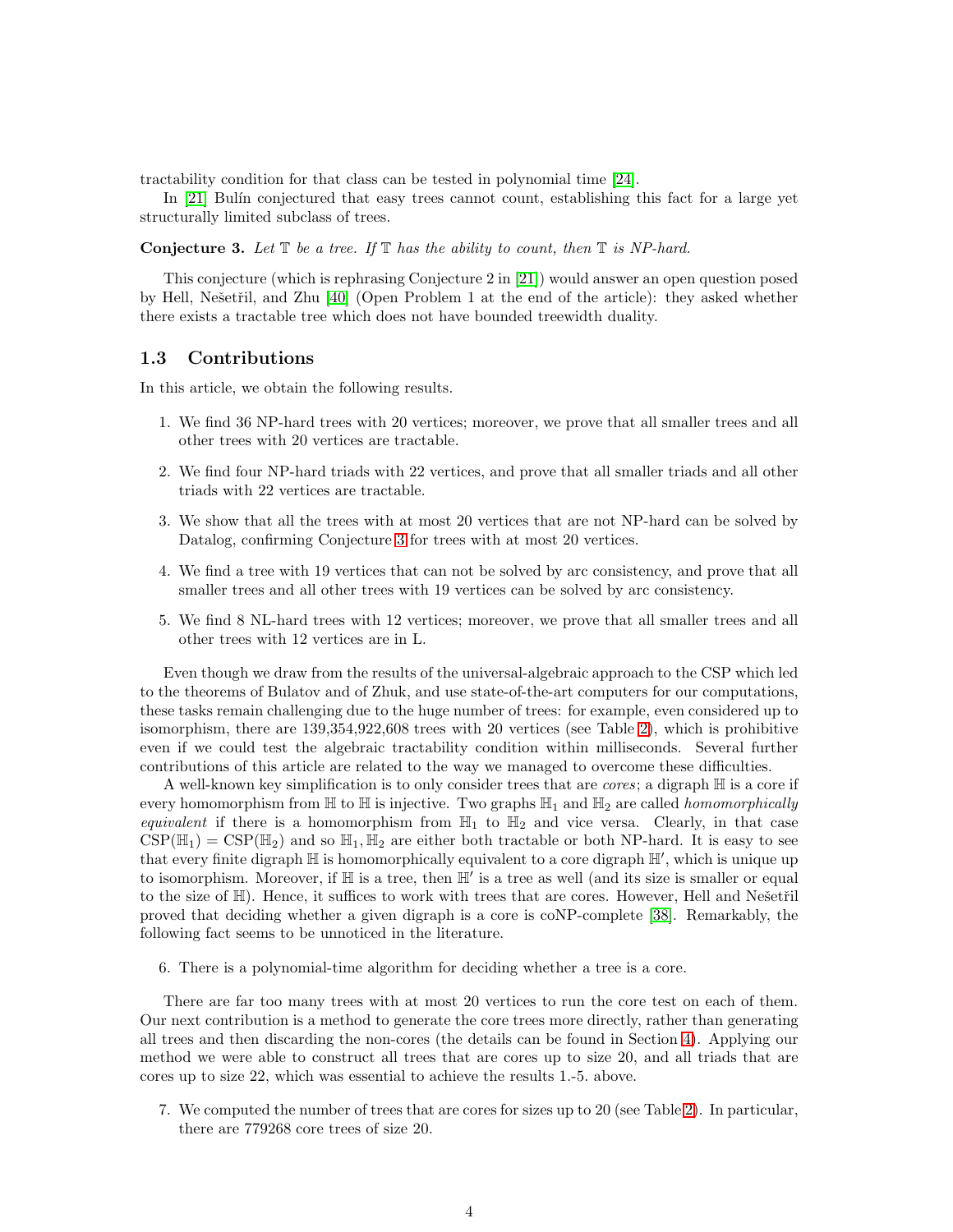These are still too many to be tested for the algebraic tractability condition if this is implemented naively. We therefore use results from the universal algebraic approach to first run more efficient tests for certain sufficient conditions, such as the existence of a binary symmetric polymorphism, and only run the full test for Kearnes-Marković-McKenzie polymorphisms if the simpler conditions all fail; this will be explained in Section [6.](#page-11-0)

Finally, we identify trees that are important 'test-cases' for the open problems that have been mentioned earlier.

- 8. We computed the two smallest trees that are not known to be in NL; they have 16 vertices, and they are the smallest trees that do not have a majority polymorphism.
- 9. We computed 28 smallest trees that are candidates for failing the condition in Conjecture [1](#page-1-0) and hence might be P-hard (and that are thus candidates for not being in  $NL$ , unless  $NL =$ P); they have 18 vertices.

#### 1.4 Outline of the Article

Basic notation and terminology about directed and undirected graphs and homomorphisms is introduced in Section [2.](#page-4-0) This section also presents a brief description of the arc-consistency procedure which plays an important role in several of our results. In Section [3](#page-6-0) we explain how to use the arc-consistency procedure to efficiently test whether a given tree is a core. In Section [4](#page-7-0) we present our method to generate all trees that are cores (directly, without having to discard too many non-cores in the process). We then use these trees to make extensive experiments about their computational and descriptive complexity. For this, we need to introduce important polymorphism conditions and related facts from universal algebra (Sections [5](#page-8-0) and [6\)](#page-11-0). Finally, the results of our experiments as announced in Section [1.3](#page-3-1) can be found in Section [7.](#page-17-1)

## <span id="page-4-0"></span>2 Graphs, Digraphs, Homomorphisms

For the definition of *relational structure* we refer to any text-book in mathematical logic; note that we allow the signature of structures to be infinite (but the constraint satisfaction problem is only defined for relational structures with finite relational signature). Since we work most of the time with digraphs, we present the basic definitions only for digraphs; most of them generalize to relational structures in a straightforward way. We use standard terminology for graphs and undirected graphs as introduced e.g. in [\[28\]](#page-26-11). All graphs we consider are finite. A digraph is a pair  $\mathbb{H} = (H; E)$  where H is a nonempty set and  $E = E(\mathbb{H}) \subseteq H^2$  is a set of (directed) edges. A *(simple, undirected)* graph is a pair  $\mathbb{H} = (H, E)$  where H is a nonempty set and  $E = E(\mathbb{H}) \subseteq {H \choose 2}$  is a set of two-element subsets of H. An *orientation of* a graph  $\mathbb G$  is a digraph  $\mathbb O$  such that  $\tilde{O} = G$ ,  $(x, y) \in E(\mathbb{O})$  implies  $\{x, y\} \in E(\mathbb{G})$ , and for every  $\{x, y\} \in E(\mathbb{G})$  either  $(x, y) \in E(\mathbb{O})$  or  $(y, x) \in E(\mathbb{O})$ , but not both. If H is a digraph, then the *reverse* of H is the digraph  $\mathbb{H}^R = (H, E^R)$ where  $E^R = \{(y, x) \mid (x, y) \in E\}$ . The operation that obtains  $\mathbb{H}^R$  from  $\mathbb H$  is called *edge reversal*.

If G and  $\mathbb H$  are digraphs, then a *homomorphism* from G to  $\mathbb H$  is a map  $h: G \to H$  such that for all  $(x, y) \in E(\mathbb{G})$  we have  $(h(x), h(y)) \in E(\mathbb{H})$ . We write CSP( $\mathbb{H}$ ) (for *constraint satisfaction problem*) for the class of all finite digraphs G which admit a homomorphism to H. A homomorphism from H to H is called an *endomorphism of* H. A finite digraph H is called a *core* if all endomorphisms of  $\mathbb H$  are injective. It is easy to see that an injective endomorphism of  $\mathbb H$  must in fact be bijective and an *automorphism*, i.e., an isomorphism between  $\mathbb H$  and  $\mathbb H$ . It is easy to see that every finite digraph  $\mathbb{G}$  is homomorphically equivalent to a finite core digraph  $\mathbb{H}$ , and that this core digraph is unique up to isomorphism [\[39\]](#page-26-12), hence H will be called *the* core of G.

An *undirected tree* is a connected undirected graph without cycles. If  $u, v \in T$  and T is an undirected tree, then there exists a unique path  $\mathbb P$  from u to v in  $\mathbb T$ ; the number of edges of  $\mathbb P$  is denoted by  $dist(u, v)$ . A vertex  $v \in T$  is called a *center* of  $\mathbb T$  if v lies in the middle of a longest path in  $\mathbb{T}$ . An edge  $e \in E(\mathbb{T})$  is called a *bicenter* of  $\mathbb{T}$  if e is the middle edge of a longest path in T. We will use the following classical result.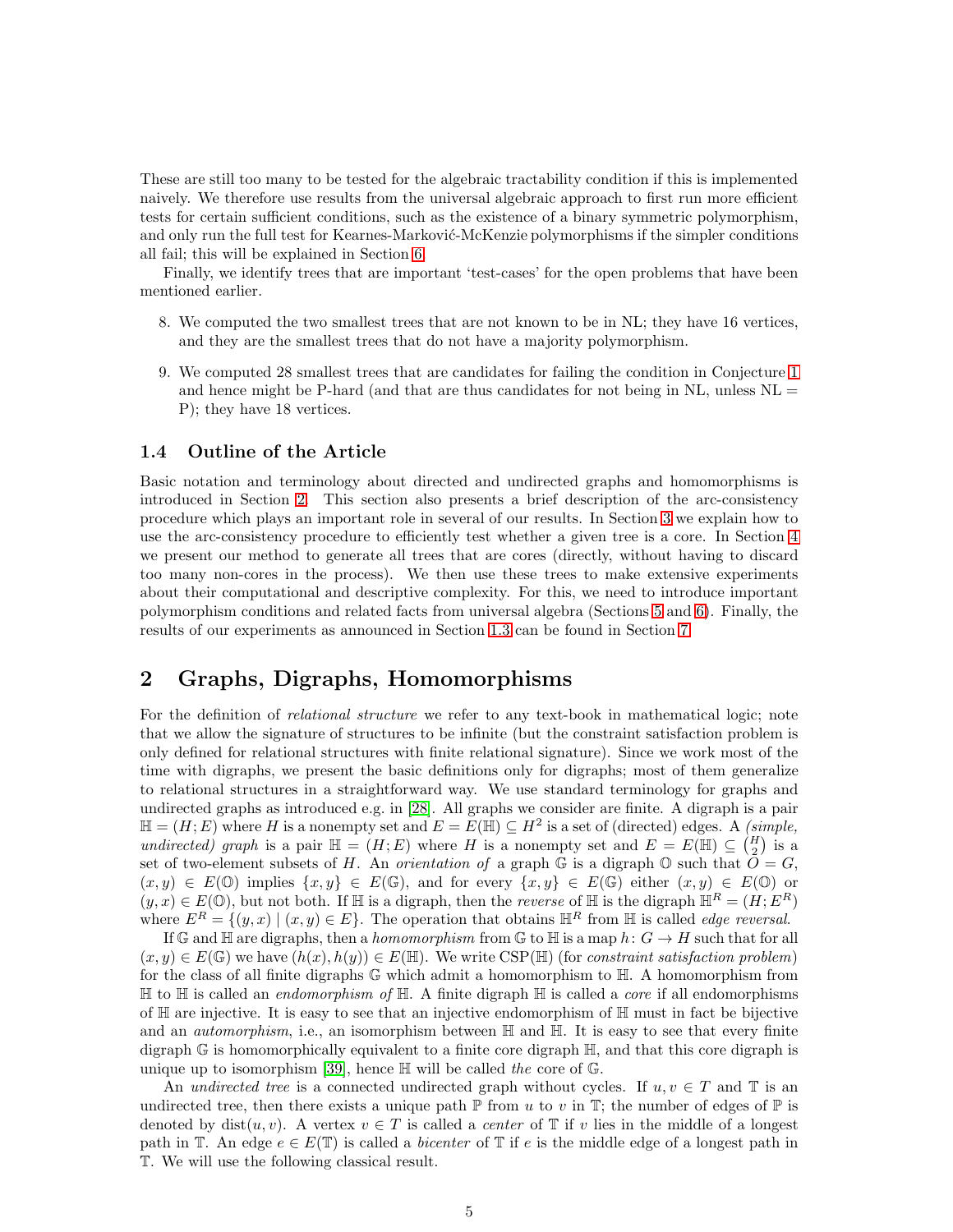<span id="page-5-1"></span>Theorem 1 (Jordan (1869)). *An undirected tree* T *has exactly one center or one bicenter.*

If  $\mathbb{O}$  is an orientation of a tree and  $u, v \in O$ , then  $dist(u, v)$  (center of  $\mathbb{O}$ , bicenter  $\mathbb{O}$ ) is meant with respect to the underlying undirected tree. As mentioned in the introduction in this article an orientation of a finite tree will simply be called a *tree*. A digraph H is *balanced* if its vertices can be organized into *levels*, that is, there exists a function  $|v|: H \to \mathbb{N}$  such that  $|v|(v) = |v|(u) + 1$ for all  $(u, v) \in E(\mathbb{H})$  and the smallest level is 0. The *height* of  $\mathbb{H}$  is the maximum level. Note that trees are balanced and observe that if  $\mathbb{G}$  and  $\mathbb{H}$  are balanced of the same height, and  $\mathbb{G}$  is connected, then any homomorphism from G to H must preserve levels, that is,  $\text{lvl}(v) = \text{lvl}(h(v))$ for all  $v \in G$ . A *rooted tree* is a tuple  $(\mathbb{T}, r)$ , where  $\mathbb{T}$  is a tree and  $r \in T$ ; r is then called the *root* of  $\mathbb{T}$ . A rooted tree  $(\mathbb{T}, r)$  is called a *rooted core* if every endomorphism of  $\mathbb{T}$  that fixes r is injective. The *depth* of a rooted tree  $(T, r)$  is max $\{dist(r, v) | v \in T\}$ .

#### <span id="page-5-0"></span>2.1 The Arc-consistency Procedure

One of the most efficient algorithms employed by constraint solvers to reduce the search space is the *arc-consistency* procedure. In the graph homomorphism literature, the algorithm is sometimes called the *consistency check algorithm*. The arc-consistency procedure is important for us for several reasons:

- It plays a crucial role for efficiently deciding whether a given tree is a core (Section [3\)](#page-6-0).
- It is well suited for combination with exhaustive search to prune the search space, and this will be relevant in Section [5.](#page-8-0)
- It is an important fragment of Datalog of independent interest from the point of view of the CSP theory (see Section [6.5\)](#page-15-0), and we will later perform experiments to compute the smallest tree that cannot be solved by arc consistency (Section [7.1.4\)](#page-21-0).

We need to give a short description of the procedure.

Let  $\mathbb{G}$  and  $\mathbb{H}$  be finite digraphs. We would like to determine whether there exists a homomorphism from G to H. The idea of the arc-consistency procedure is to maintain for each  $x \in G$  a set  $L(x) \subseteq H$ . Informally, each element of  $L(x)$  represents a candidate for an image of x under a homomorphism from G to H. The algorithm initializes each list  $L(x)$  with H and successively removes vertices from these lists; it only removes a vertex  $u \in H$  from  $L(x)$  if there is no homomorphism from  $\mathbb{G}$  to  $\mathbb{H}$  that maps x to u. To detect vertices x, u such that u can be removed from  $L(x)$ , the algorithm uses two rules (in fact, one rule and a symmetric version of the same rule): if  $(x, y) \in E(\mathbb{G}),$  then

> remove u from  $L(x)$  if there is no  $v \in L(y)$  with  $(u, v) \in E(\mathbb{H});$ remove v from  $L(y)$  if there is no  $u \in L(x)$  with  $(u, v) \in E(\mathbb{H})$ .

If eventually we cannot remove any vertex from any list with these rules any more, the digraph G together with the lists for each vertex is called *arc-consistent*. Note that formally we may view L as a function  $L: G \to 2^H$  from the vertices of  $\mathbb{G}$  to sets of vertices of  $\mathbb{H}$ .

Note that we may run the algorithm also on digraphs G where for some  $x \in G$  the list  $L(x)$  is already set to some subset of H. In this setting, the input consists of  $\mathbb{G}$  and the given lists, and we are looking for a homomorphism h from G to  $\mathbb H$  such that for every  $x \in G$  we have  $h(x) \in L(x)$ . The pseudocode of the entire arc-consistency procedure is displayed in Algorithm [1.](#page-6-1) The standard arc-consistency procedure  $AC_{\mathbb{H}}(\mathbb{G})$  is then obtained by calling  $AC_{\mathbb{H}}(\mathbb{G}, L)$  with  $L(x) := H$  for all  $x \in G$ .

Clearly, if the algorithm removes all vertices from one of the lists, then there is no homomorphism from  $\mathbb{G}$  to  $\mathbb{H}$ . It follows that if  $AC_{\mathbb{H}}$  rejects  $\mathbb{G}$ , then there is no homomorphism from  $\mathbb{G}$  to  $\mathbb H$ . The converse implication does not hold in general. For instance, let  $\mathbb H$  be the loopless digraph with two vertices and two edges, denoted  $\mathbb{K}_2$ , and let  $\mathbb{G}$  be  $\mathbb{K}_3 = (\{0, 1, 2\}; \neq)$ . In this case, AC<sub>H</sub>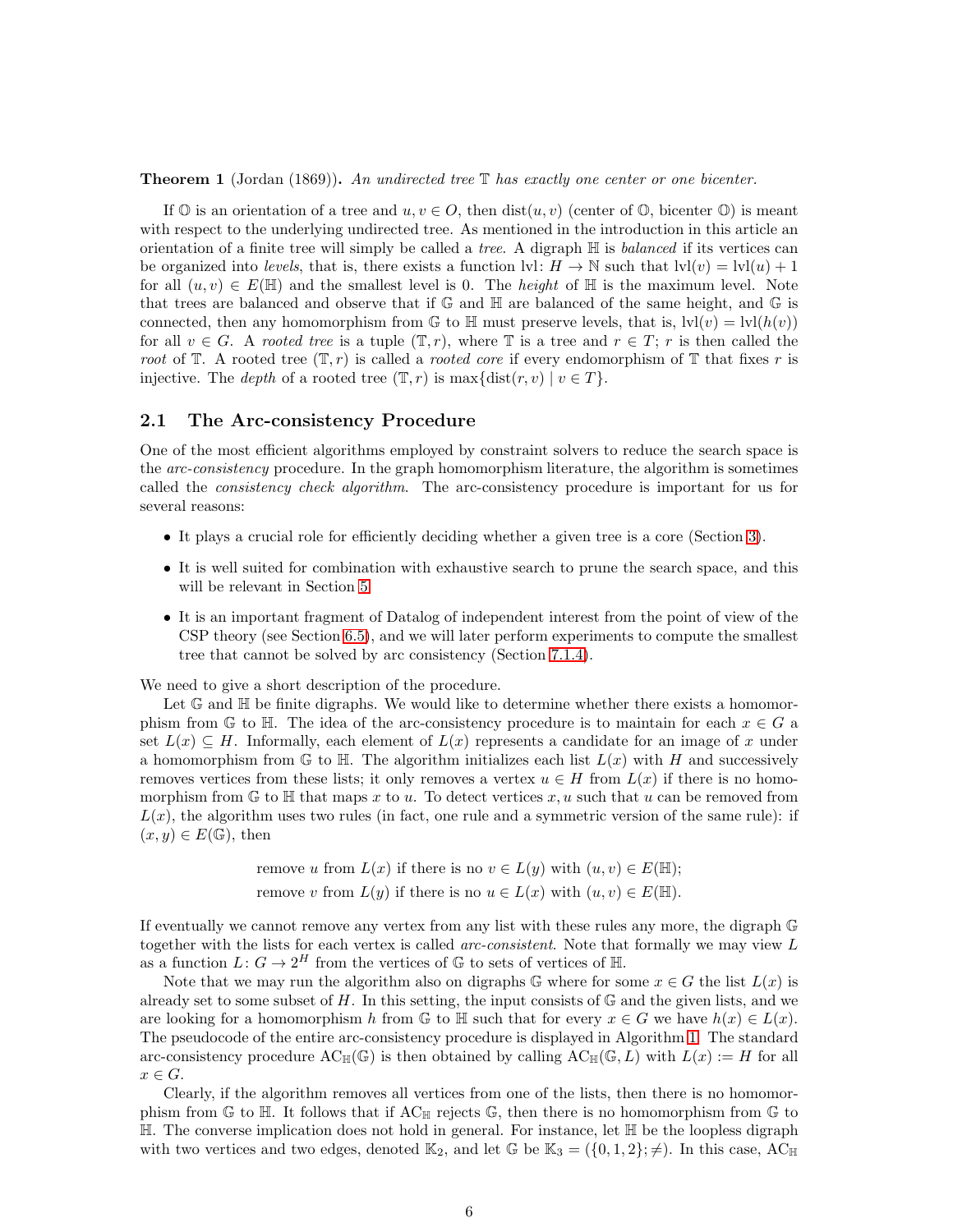Algorithm 1:  $AC_{\mathbb{H}}(\mathbb{G},L)$ 

```
input: a finite digraph G
data: a list L(x) \subseteq H for each vertex x \in Grepeat
    foreach (x, y) \in E(\mathbb{G}) do
       if there is no v \in L(y) with (u, v) \in E(\mathbb{H}) then
        \mathbf{r} remove u from L(x)if there is no u \in L(x) with (u, v) \in E(\mathbb{H}) then
        \Box remove v from L(y)if L(x) is empty for some vertex x \in G then
    reject
until no list changes
```
does not remove any vertex from any list, but obviously there is no homomorphism from  $\mathbb{K}_3$  to  $\mathbb{K}_2$ .

The arc-consistency procedure can be implemented so that it runs in  $O(|E(\mathbb{G})| \cdot |H|^3)$ , e.g. by Mackworth's AC-3 algorithm [\[55\]](#page-27-10).

## <span id="page-6-0"></span>3 Cores of Trees

Recall that the problem of deciding whether a given digraph is a core is coNP-complete [\[38\]](#page-26-10). The following theorem implies that whether a given finite tree is a core can be tested in polynomial time.

<span id="page-6-2"></span>Theorem 2. *Let* T *be a finite tree. Then the following are equivalent.*

- *1.* T *is a core;*
- 2. End(T) =  $\{id_T\}$ ;
- 3.  $\text{AC}_{\mathbb{F}}(\mathbb{T})$  *terminates such that the list for each vertex contains a single element.*

<span id="page-6-5"></span>Corollary 3. *There is a polynomial-time algorithm to decide whether a given finite tree is a core.*

We first prove the following two useful lemmata.

<span id="page-6-4"></span>**Lemma 4.** Let  $\mathbb T$  be a finite tree and let  $\mathbb H$  be a finite digraph such that  $AC_{\mathbb H}(\mathbb T)$  does not reject. Let  $t \in T$ , and let  $a \in H$  be such that  $a \in L(t)$  after running  $AC_{\mathbb{H}}(\mathbb{T})$ . Then there is a homomorphism  $h: \mathbb{T} \to \mathbb{H}$  *such that*  $h(t) = a$ .

*Proof.* Let S be a maximal subtree of  $\mathbb{T}$  such that  $t \in S$  and there exists a partial homomorphism  $h: S \to \mathbb{H}$  with  $h(t) = a$ . If  $S \neq T$ , then there exists  $x \in S$  and  $y \in T \setminus S$  such that either  $(x, y)$ or  $(y, x)$  is an edge in T; without loss of generality assume that  $(x, y) \in E(T)$ . Because the value  $u = h(x)$  was not removed from  $L(x)$  when running  $AC_{\mathbb{H}}(\mathbb{T})$ , it follows that there exists  $v \in L(y)$ such that  $(u, v) \in E(\mathbb{H})$ . But then setting  $h(y) = v$  extends h to a partial homomorphism from  $S \cup \{y\}$  to  $\mathbb H$  contradicting maximality of the subtree S. □

<span id="page-6-3"></span>**Lemma 5.** Let  $(\mathbb{T}, r)$  be a rooted tree with an automorphism that is not the identity. Then  $(\mathbb{T}, r)$ *has a non-injective endomorphism.*

*Proof.* We prove the statement by induction on the number of vertices of  $T$ . Consider the components of the graph obtained from  $\mathbb T$  by deleting r. If there is a component C such that h does not map C into itself, then the mapping which agrees with  $h$  on C and which fixes all other vertices of  $\mathbb T$  is a non-injective endomorphism of  $(\mathbb T,r)$ .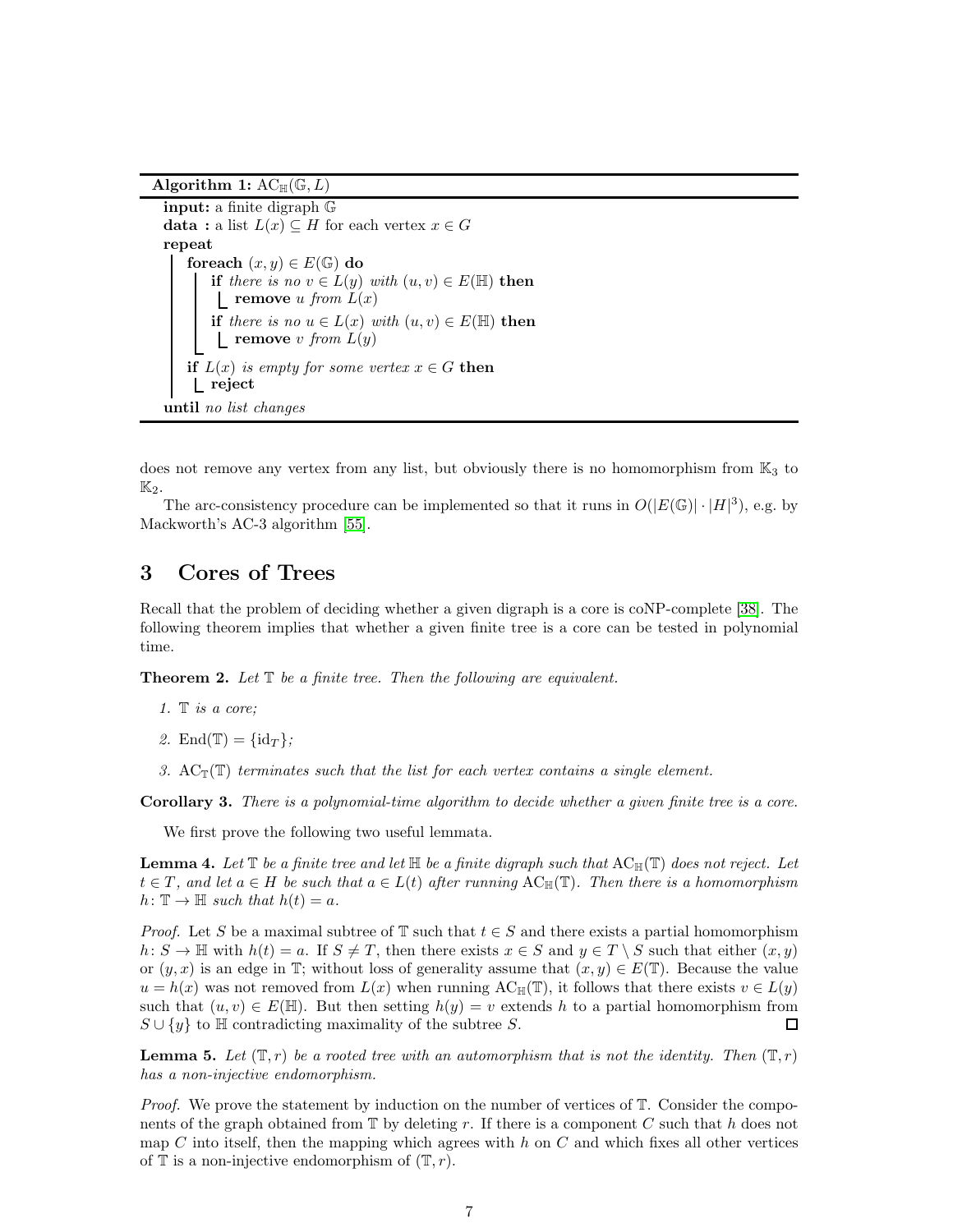If each component C is mapped by h into itself, then each  $h|_C$  is an automorphism of  $(C, r_C)$ , where  $r<sub>C</sub>$  is the unique neighbor of r that lies in C. Since h is not  $\mathrm{id}_{\mathcal{T}}$  there must be some C such that  $h|_C$  is not id<sub>C</sub> and by induction hypothesis there exists a non-injective endomorphism h' of  $(C, r_C)$ . Since  $h'(r_C) = r_C$  the mapping which extends h' to T by fixing all other vertices of T is a non-injective endomorphism of  $(\mathbb{T}, r)$ .  $\Box$ 

*Proof of Theorem [2.](#page-6-2)* We prove the equivalence of 1. and 2., and then the equivalence of 2. and 3.

Clearly, 2. implies 1. Conversely, suppose that  $\mathbb T$  has an endomorphism h which is not the identity map. If h is not injective, then  $\mathbb T$  is not a core and we are done. Hence, suppose that h is an automorphism. Note that by Theorem [1,](#page-5-1) if  $\mathbb T$  has a center, then  $h(c) = c$  and if  $\mathbb T$  has a bicenter  $(x, y) \in E(\mathbb{T})$ , then  $h({x, y}) = {x, y}$ . In the latter case, since  $(y, x) \notin E(\mathbb{T})$ , we must have  $h(x) = x$  and  $h(y) = y$ . In both cases h has a fixed point r and h is an automorphism of  $(\mathbb{T}, r)$ . By Lemma [5,](#page-6-3)  $\mathbb{T}$  has a non-injective endomorphism and is therefore not a core.

To prove that 2. implies 3., we prove the contrapositive. Suppose that  $AC_{\mathbb{F}}(\mathbb{T})$  terminates with  $|L(x)| > 1$  for some  $x \in T$ . Then there exists  $y \in L(x)$ ,  $y \neq x$ . Lemma [4](#page-6-4) implies that there is an endomorphism h of  $\mathbb T$  such that  $h(x) = y$  and thus  $h \neq id_T$ .

To see that 3. implies 2., note that  $L(x) = \{x\}$  since because of the identity endomorphism id<sub>T</sub>, x cannot be removed from  $L(x)$ . Therefore, for any endomorphism  $h: \mathbb{T} \to \mathbb{T}$  and any  $x \in T$ we must have  $h(x) \in L(x)$ , and so  $h(x) = x$  and  $h = id_T$ . 口

## <span id="page-7-0"></span>4 Generating all Core Trees

In this section we present an algorithm to generate all core trees with  $n$  vertices up to isomorphism. To this end, we first present a known algorithm that generates all trees with  $n$  vertices up to isomorphism [\[62\]](#page-27-11). Later we explain how to modify this algorithm to directly generate core trees.

We also refer to the isomorphism classes of trees as *unlabeled trees*, as opposed to *labeled trees*, which are trees with vertex set  $\{1, \ldots, n\}$  for some  $n \in \mathbb{N}$ . The difference between the enumeration of labelled and unlabeled trees is significant: while the number of labelled trees is Sloane's integer sequence A097629, given by  $2(2n)^{n-2}$ , the number of unlabeled trees is Sloane's integer sequence A000238, which grows asymptotically as  $c d^{n}/n^{5/2}$  where  $d \approx 5.6465$  and  $c \approx 0.2257$  are constants; the initial terms are shown in Table [2.](#page-18-0) However, these numbers are still too large to apply the core test to all the unlabeled trees separately. The number of unlabeled trees that are cores is again much smaller. We therefore present a modification of the generation algorithms that allows us to generate unlabeled trees that are cores directly without enumerating all unlabeled trees.

Let  $\geq$  be some total order on all rooted trees that linearly extends the order by depth. The idea of the algorithm is to generate all unlabeled rooted trees with at most  $n-1$  vertices and then use Theorem [1.](#page-5-1)

It is easy to verify that Algorithm [3](#page-9-0) produces all unlabeled rooted trees with  $n$  vertices and depth  $d$ . Analogously, Algorithm [2](#page-8-1) generates all unlabeled trees with  $n$  vertices. Remarkably, there are no isomorphism checks necessary and Algorithm [2](#page-8-1) runs in linear time in the number of unlabeled trees with n vertices plus the number of unlabeled rooted trees with at most  $n-1$ vertices.

Let us make some observations. Let  $(\mathbb{T}_1, r_1) \geq \cdots \geq (\mathbb{T}_m, r_m)$  be rooted trees,  $s \in \{0, 1\}^m$ ,  $T := \{r\} \uplus T_1 \uplus \cdots \uplus T_m \text{, and } E := \{(r_i, r) \mid s_i = 1\} \uplus \{(r, r_i) \mid s_i = 0\} \uplus E(\mathbb{T}_1) \uplus \cdots \uplus E(\mathbb{T}_m).$ 

- A rooted tree  $(\mathbb{T}, r)$  is a rooted core if and only if  $AC_{\mathbb{T}}(\mathbb{T}, L)$ , where  $L(r) = \{r\}$  and  $L(x) = T$ for  $x \in T \setminus \{r\}$ , terminates such that the list for each vertex contains a single element.
- By Corollary [3,](#page-6-5) testing whether a (rooted) tree is a (rooted) core can be checked in polynomial time using the arc-consistency procedure.
- If  $(\mathbb{T}, r)$  is a rooted core, then  $(\mathbb{T}_i, r_i)$  is a rooted core for every *i*.
- If  $\mathbb T$  is a core and r is its center, then  $(\mathbb T_i, r_i)$  is a rooted core for every i.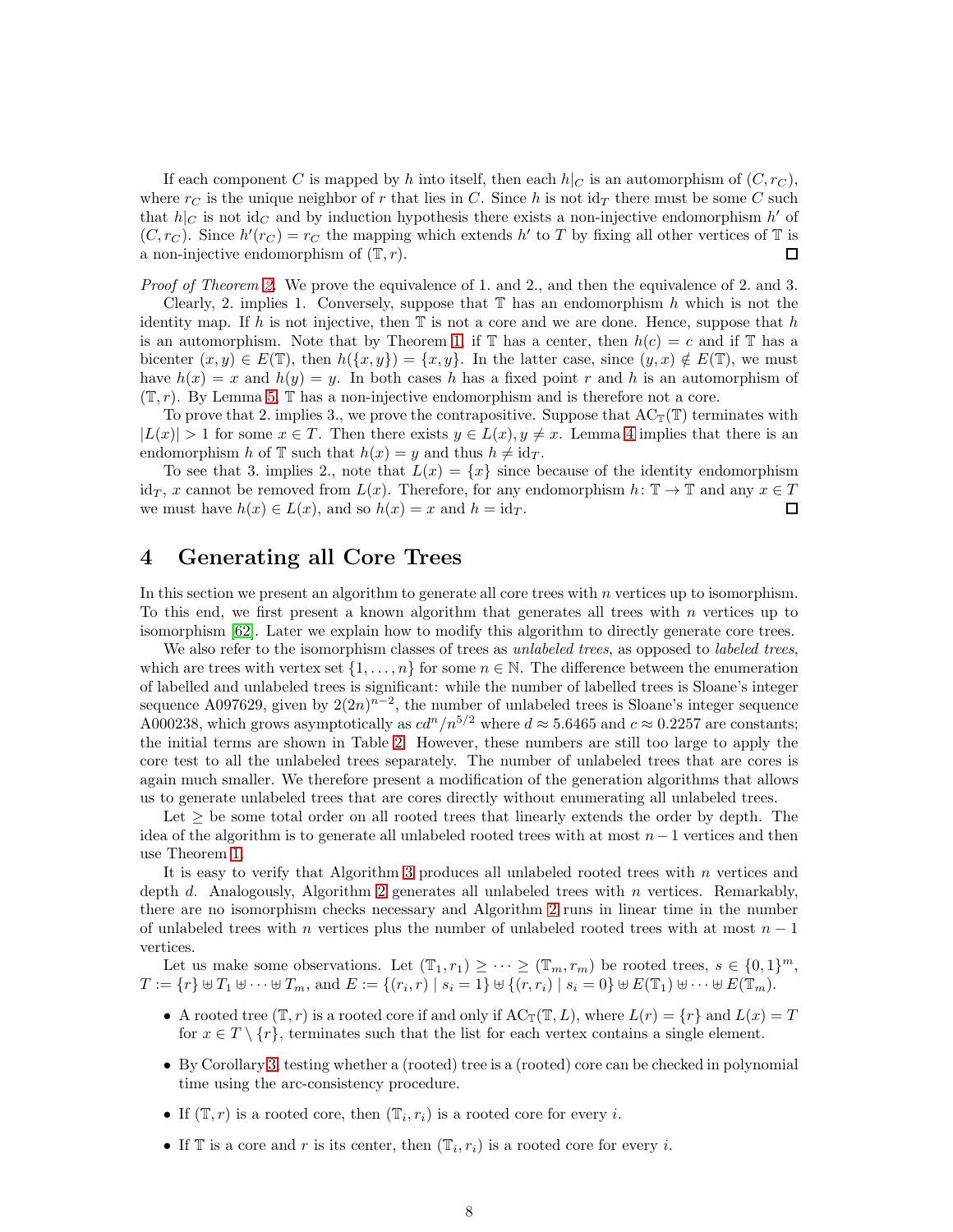<span id="page-8-1"></span>Algorithm 2: GenerateTrees

**input** : a positive integer  $n$ **output:** a list of trees with  $n$  vertices begin Trees  $\leftarrow \emptyset$ // bicenter **foreach**  $(\mathbb{T}_1, r_1), (\mathbb{T}_2, r_2)$  *rooted trees where*  $|T_1| + |T_2| = n$  *and*  $depth(\mathbb{T}_1, r_1) = depth(\mathbb{T}_2, r_2)$  do  $T := T_1 \uplus T_2$  $E := \{(r_1, r_2)\} \uplus E(\mathbb{T}_1) \uplus E(\mathbb{T}_2)$  $\mathbb{T} := (\overline{T};E)$ Trees  $\leftarrow$  Trees  $\cup \{\mathbb{T}\}\$ // center **foreach**  $(\mathbb{T}_1, r_1) \geq (\mathbb{T}_2, r_2) \geq \cdots \geq (\mathbb{T}_m, r_m)$  *rooted trees where*  $|T_1| + \cdots + |T_m| = n - 1$  *and* depth $(\mathbb{T}_1, r_1) =$  depth $(\mathbb{T}_2, r_2)$  **do** for each  $s \in \{0,1\}^m$  where  $i < j$  and  $(\mathbb{T}_i, r_i) = (\mathbb{T}_j, r_j)$  *imply*  $s_i \leq s_j$  do  $T := \{r\} \uplus T_1 \uplus \cdots \uplus T_m$  $E := \{(r_i, r) | r_i = 1\} \cup \{(r, r_i) | r_i = 0\} \cup E(\mathbb{T}_1) \cup \cdots \cup E(\mathbb{T}_m)$  $\mathbb{T} := (\overset{\cdot}{T};E)$ Trees  $\leftarrow$  Trees  $\cup \{\mathbb{T}\}\$ return Trees

- If  $(T_1 \uplus T_2; \{(r_1, r_2)\}\uplus E(\mathbb{T}_1) \uplus E(\mathbb{T}_2))$  is a core and  $(r_1, r_2)$  is its bicenter, then  $(\mathbb{T}_1, r_1)$  and  $(\mathbb{T}_2, r_2)$  are rooted cores.
- If two trees that are cores are homomorphically equivalent, then they are isomorphic.

To generate all oriented trees that are cores we slightly modify both algorithms. In both functions we only add trees to the output if they are cores or rooted cores, respectively. By the above observations, these modified algorithms generate each tree with  $n$  vertices that is a core exactly once. We do now know whether our algorithm is a polynomial-delay generation procedure for unlabeled core trees. In practice, it is fast enough to generate all core trees with at most 20 vertices within reasonable time (see Section [7\)](#page-17-1).

## <span id="page-8-0"></span>5 Polymorphism Conditions

In this section we introduce basic facts from the universal-algebraic approach that are essential for obtaining our results. If H is a digraph and  $k \geq 1$  is an integer, then  $\mathbb{H}^k$  denotes the k-th *categorical power of*  $\mathbb{H}$ , i.e., the digraph with vertex set  $H^k$  and edge set

$$
\{((u_1,\ldots,u_k),(v_1,\ldots,v_k)) \mid (u_1,v_1),\ldots,(u_k,v_k) \in E(\mathbb{H})\}.
$$

A *polymorphism of*  $\mathbb{H}$  is a homomorphism from  $\mathbb{H}^k$  to  $\mathbb{H}$ , for some  $k \geq 1$ . Clearly, every projection, i.e., every operation of the form  $(x_1, \ldots, x_k) \mapsto x_i$ , for some fixed  $i \leq k$ , is a polymorphism for every digraph H. Of particular interest to us will be polymorphisms that satisfy certain sets of identities, introduced in Section [5.2.](#page-9-1) The connection between such identities and computational complexity is described in Section [5.1.](#page-8-2)

#### <span id="page-8-2"></span>5.1 Primitive Positive Constructions

Primitive positive definitions are a natural type of gadget construction which can be used to obtain logspace reductions between CSPs. Central to the algebraic theory of the CSP is the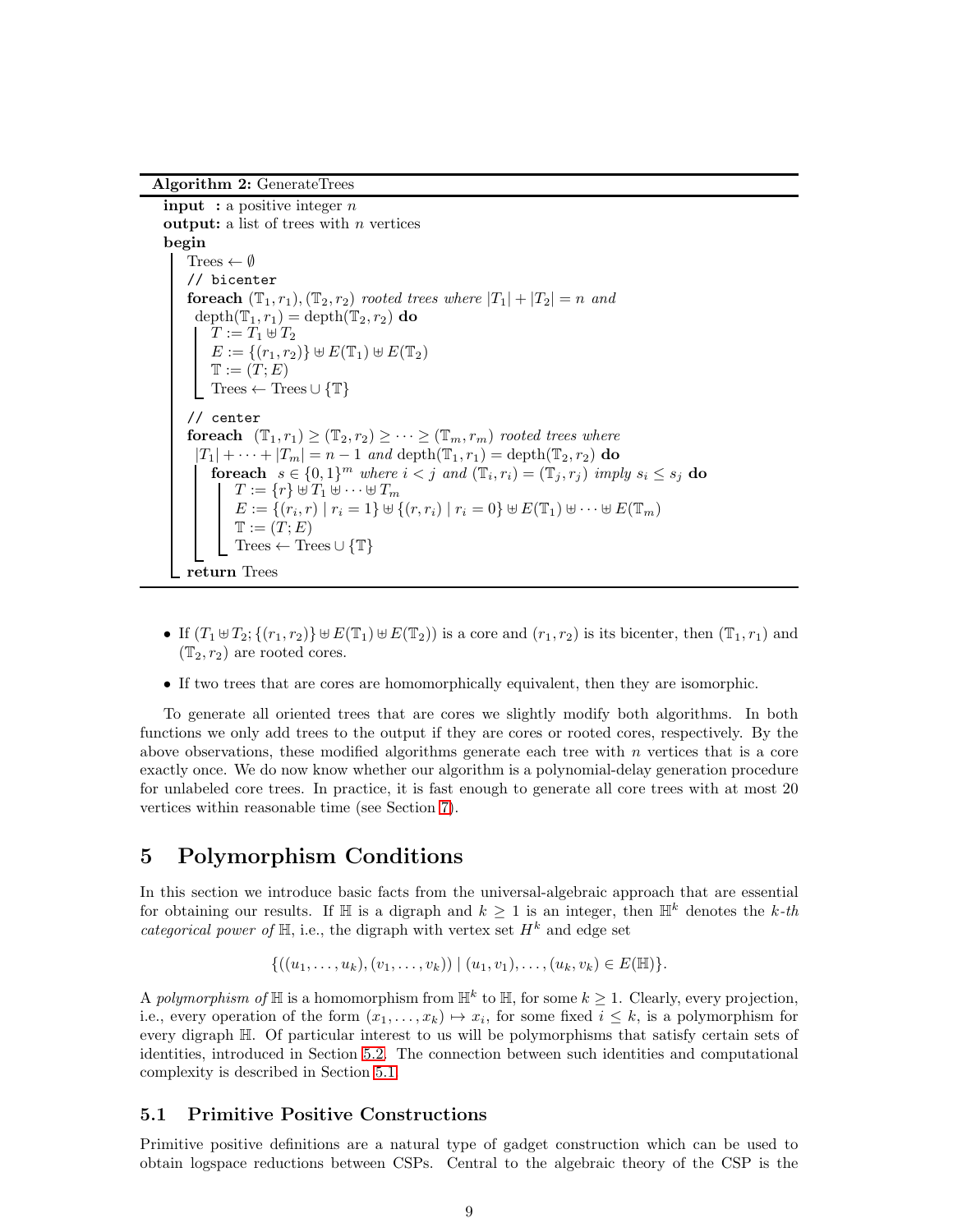<span id="page-9-0"></span>Algorithm 3: GenerateRootedTrees

**input** : two positive integers  $n, d$ **output:** a list of rooted trees with  $n$  vertices and depth  $d$ begin if  $n = 0$  then return ∅ if  $n = 1$  then  $\label{eq:rel} \begin{array}{l} \begin{array}{l} \textbf{return } \{((\{r\}; \emptyset), r)\} \end{array} \end{array}$  $RootedTrees \leftarrow \emptyset$ **foreach**  $(\mathbb{T}_1, r_1) \geq \cdots \geq (\mathbb{T}_m, r_m)$  *rooted trees where*  $|T_1| + \cdots + |T_m| = n - 1$  *and* depth $(\mathbb{T}_1, r_1) = d - 1$  do for each  $s \in \{0,1\}^m$  where  $i < j$  and  $(\mathbb{T}_i, r_i) = (\mathbb{T}_j, r_j)$  *imply*  $s_i \leq s_j$  do  $T := \{r\} \uplus T_1 \uplus \cdots \uplus T_m$  $E := \{(r_i, r) | r_i = 1\} \cup \{(r, r_i) | r_i = 0\} \cup E(\mathbb{T}_1) \cup \cdots \cup E(\mathbb{T}_m)$  $\mathbb{T} := (\overset{\cdot}{T};E)$ RootedTrees ← RootedTrees  $\cup \{(\mathbb{T}, r)\}$ return RootedTrees

fact that the possibility of such an encoding can be determined from the polymorphisms of the respective templates. Let  $A = (A; R_1, \ldots, R_n)$  be a relational structure. A relation  $S \subseteq A^n$  is *primitive positive (pp-) definable* from A if it can be defined (without parameters) by a first order formula which only uses the predicate symbols  $R_1, \ldots, R_n$ , the equality predicate, conjunction, and existential quantification.

*Primitive positive constructions* are a more powerful generalization of primitive positive definitions. A relational structure  $\mathbb{B} = (B; S_1, \ldots, S_m)$  is *pp-constructible* from A if there exists  $k > 0$ and a structure  $\mathbb{B}' = (B'; S'_1, \ldots, S'_m)$  which is homomorphically equivalent to  $\mathbb{B}$  such that  $B' = A^k$ and for every  $i \in \{1, \ldots, m\}$  the relation  $S_i \subseteq B'^{r_i}$ , when considered as a  $kr_i$ -ary relation on A, is pp-definable from A. In this case there is a logspace reduction from  $CSP(\mathbb{B})$  to  $CSP(\mathbb{A})$ .

If A and  $\mathbb B$  are finite structures, then  $\mathbb B$  is pp-constructible from A if and only if  $\mathbb B$  satisfies every *height-one condition satisfied by* A; these concepts will be introduced in the next section. This algebraic characterization of pp-constructibility was shown in [\[13,](#page-25-7) Theorem 1.3, Corollary 4.7] (see also [\[12,](#page-25-2) Theorem 38, Corollary 20]).

#### <span id="page-9-1"></span>5.2 Linear Conditions and Height-one Conditions

Height-one conditions and linear conditions are particular types of *strong Maltsev condition* [\[48\]](#page-27-12) that are essential for the algebraic approach to CSPs. If  $f$  is a function symbol of arity  $k$  and  $h$ is a function symbol of arity  $\ell$ , and  $\sigma: \{1, \ldots, k\} \to \{1, \ldots, n\}$  and  $\rho: \{1, \ldots, \ell\} \to \{1, \ldots, n\}$  are functions, then an expression of the form

$$
f(x_{\sigma(1)},\ldots,x_{\sigma(k)}) \approx g(x_{\rho(1)},\ldots,x_{\rho(\ell)})
$$

is called a *height-one identity*. For the purposes of this paper, a finite set of height-one identities will be called a *height-one condition*. Height-one conditions are important because of the mentioned tight link with pp-constructibility (Section [5.1\)](#page-8-2). More generally, an identity is *linear* if each side has one or zero occurrences of function symbols, i.e., it is either height-one, or of the form  $f(x_{\sigma(1)},...,x_{\sigma(k)}) \approx x_j, x_i \approx g(x_{\rho(1)},...,x_{\rho(\ell)}),$  or  $x_i \approx x_j$ . Then a *linear condition* is a finite set of linear identities.

A set of operations F on some domain D *satisfies* a linear condition  $\Sigma$  if we can interpret every function symbol appearing in  $\Sigma$  as an operation from F so that for every identity in  $\Sigma$ , the left-hand side of the identity and the right-hand side of the identity evaluate to the same element under all possible substitutions of variables by elements of D. We say that a structure A *satisfies* a linear condition if the set of all polymorphisms of A satisfies it.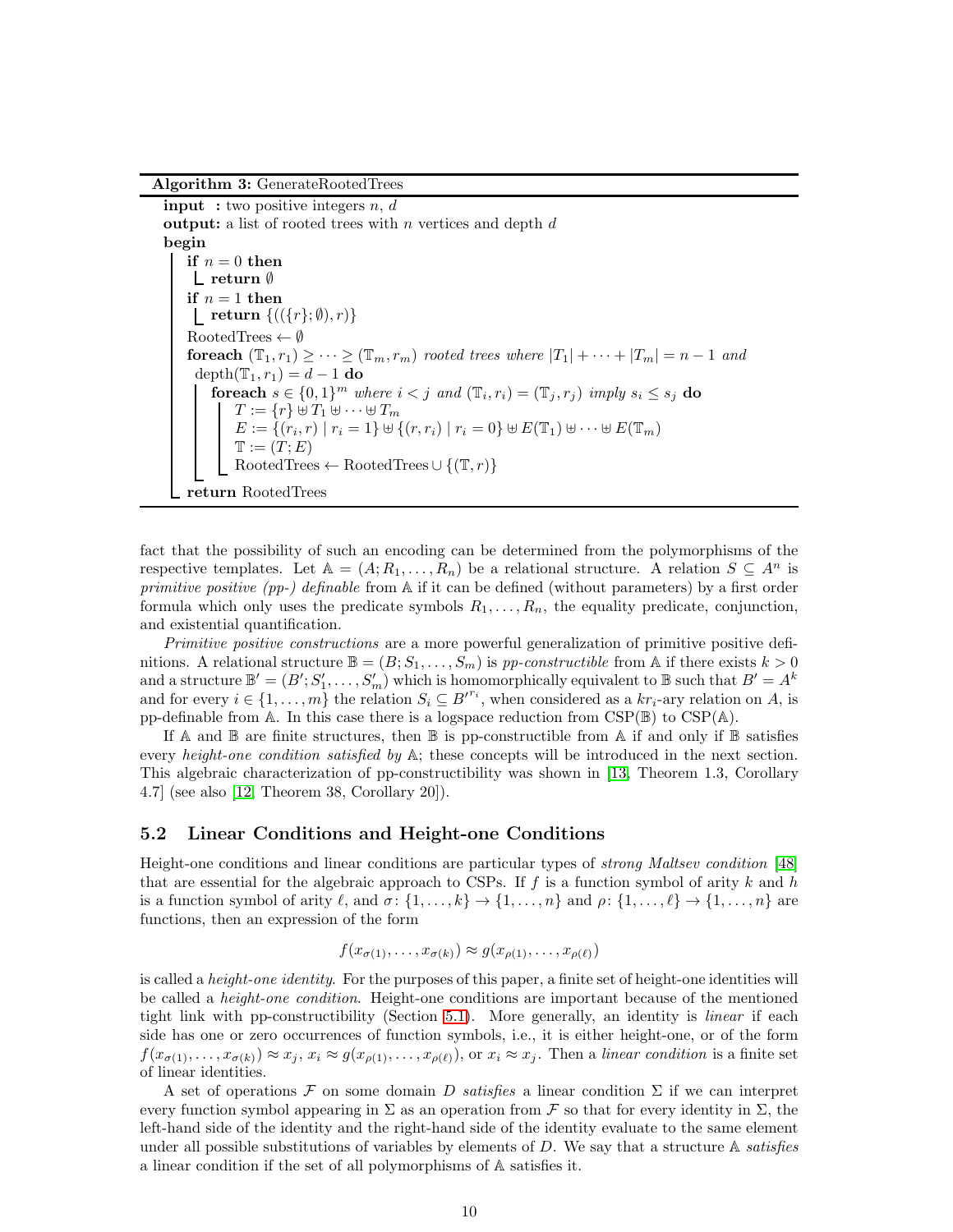An example of a height-one condition consisting of a single height-one identity involving a single binary function symbol f is

$$
\{f(x_1, x_2) \approx f(x_2, x_1)\}
$$

which is satisfied by A if and only if A has a binary symmetric polymorphism. Since  $x_1, x_2, x_3, \ldots$ are just variable names we sometimes use  $x, y, z$ , etc. instead.

An operation  $f: D^k \to D$  is called *idempotent* if it satisfies the identity  $f(x, \ldots, x) \approx x$ . Note that this identity is linear but not height-one.

<span id="page-10-0"></span>Remark 6. *It is well-known and easy to see that the polymorphisms of a finite core digraph satisfy a height-one condition if and only if its idempotent polymorphisms satisfy the condition.*

Linear conditions have been introduced and studied first, in particular motivated by the fact that idempotence of operations can only be expressed in linear conditions, but not in height one conditions, and that idempotence plays a central role in many classical areas of universal algebra. Also note that in the setting of finite-domain CSPs we may use the idempotence assumption for free because of Remark [6](#page-10-0) and the fact that the core of a structure has the same CSP and satisfies the same height-one identities (which is not true for linear conditions in general).

#### <span id="page-10-1"></span>5.3 The Indicator Construction

The question whether a given digraph H has polymorphisms that satisfy a given height-one or even linear condition can be tested algorithmically as follows. To illustrate the well-known idea, suppose that the given set consists of a single identity, namely  $f(x, y) \approx f(y, x)$ . We then compute  $\mathbb{H}^2$  and contract every vertex of  $\mathbb{H}^2$  of the form  $(x, y)$  with the vertex  $(y, x)$ . The resulting digraph HInd will be called the *indicator digraph* for the height-one condition. We finally search for a homomorphism from  $\mathbb{H}^{\text{Ind}}$  to  $\mathbb{H}$ . Note that  $\mathbb{H}^{\text{Ind}}$  may be viewed as an instance of CSP( $\mathbb{H}$ ), and that the homomorphisms from  $\mathbb{H}^{\text{Ind}}$  to  $\mathbb H$  are in 1-1 correspondence with the binary symmetric polymorphisms of  $\mathbb H$  (see Definition [9\)](#page-13-1).

Analogously we may proceed for any other height-one condition: to compute  $\mathbb{H}^{\text{Ind}}$ , we construct for each function symbol the categorical power of  $\mathbb H$  of the corresponding arity, take their disjoint union, and then identify vertices as dictated by the identities. Clearly, the size of the indicator digraph grows exponentially with the arity of the function symbols in the condition and linearly with number of function symbols in the condition so we generally prefer conditions where the function symbols are of low arity even if the number of function symbols is large.

Linear conditions can be tested in the following way. Note that the left- and right-hand sides of identities can be switched, and that identities of the form  $x_i \approx x_j$  are only satisfied in oneelement structures. Therefore, we may assume that every identity is either height-one or of the form  $f(x_{\sigma(1)},...,x_{\sigma(k)}) \approx x_i$ . First, construct the indicator digraph  $\mathbb{H}^{\text{Ind}}$  using only the heightone identities when identifying vertices. Then, for every identity that is not height-one, find every vertex of  $\mathbb{H}^{\text{Ind}}$  that comes from a tuple of vertices of  $\mathbb{H}$  matching the left-hand side and set its value to the vertex of  $\mathbb H$  given by the right-hand side. For example, if the identity is  $f(x, y, x) \approx x$ , we require that  $(a, b, a) \in H^{\text{Ind}}$  must be mapped to a, for every  $a, b \in H$ . In this way, we obtain an instance of the H*-precoloring extension problem* (see also the discussion in Section [8\)](#page-23-0). It is well known that for cores, this problem is logspace-equivalent to  $CSP(\mathbb{H})$  [\[20,](#page-25-12) [13\]](#page-25-7). Moreover, it is particularly easy to implement within the arc-consistency procedure, see the next section. For balanced digraphs, another important improvement—based on the decomposition into levels—that can be applied for many height-one conditions is described in Section [5.5](#page-11-1) below.

#### 5.4 Arc Consistency with Exhaustive Search

Chen and Larose [\[24\]](#page-25-3) give a polynomial-time procedure to test for the existence of polymorphisms satisfying a given linear condition, providing that the linear condition implies the algebraic tractability condition. Their procedure uses the algorithm of Zhuk which is known to be *uniform*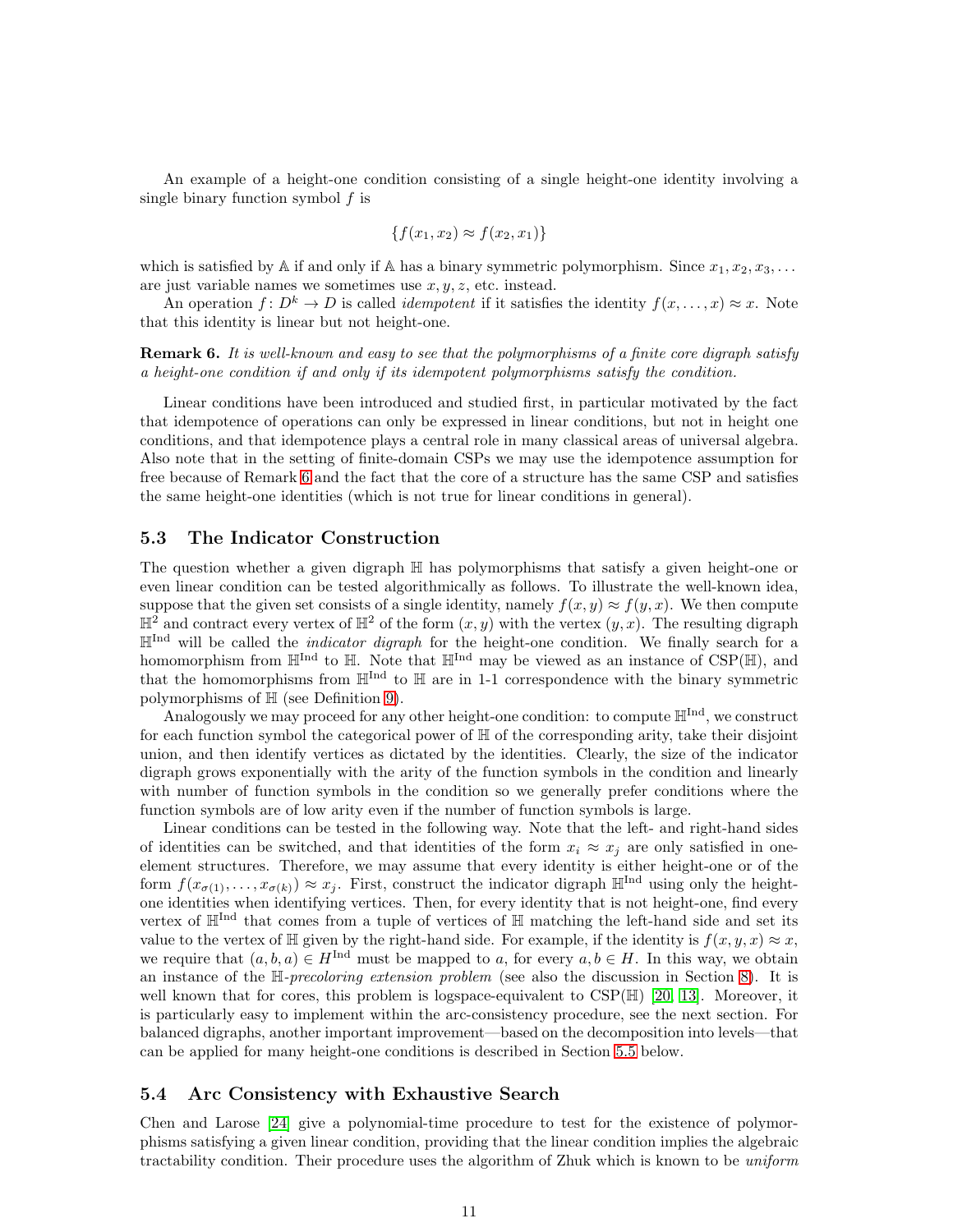in the sense that it runs in polynomial time even if we assume that also the template  $H$  is part of the input to the algorithm for  $CSP(\mathbb{H})$  [\[64\]](#page-27-0).

However, in our approach we avoid implementing and running the algorithm of Zhuk (which is complex and whose running time is a polynomial of a yet unknown degree). Instead, we run the arc-consistency procedure for  $\mathbb H$  on the indicator digraph  $\mathbb H^{\text{Ind}}$  and then perform an exhaustive search. While this procedure is not (provably) in P, it is very efficient in practice.

We initialize the lists for vertices of  $\mathbb{H}^{\text{Ind}}$  with preset values dictated by non-height-one identities, as explained above. Additionally, for every  $u \in H$ , we initialize the list for every vertex of  $\mathbb{H}^{\text{Ind}}$  of the form  $(u, \ldots, u)$  with  $\{u\}$  (since it suffices to look for idempotent polymorphisms as we have explained in Remark [6](#page-10-0) and this reduces the search space). For the remaining vertices of  $\mathbb{H}^{\text{Ind}}$ , the lists are initialized to H.

If  $AC_{\mathbb{H}}$  detects an inconsistency, we can be sure that no polymorphisms satisfying the linear condition exist. Otherwise, we select some vertex  $x \in H^{\text{Ind}}$ , and set  $L(x)$  to u for some  $u \in L(x)$ . Then we proceed recursively with the resulting lists. If  $AC_{\mathbb{H}}$  now detects an empty list, we backtrack, but remove u from  $L(x)$ . Finally, if the algorithm does not detect an empty list at the first level of the recursion, we end up with singleton lists for each vertex  $x \in H^{\text{Ind}}$ , which defines a homomorphism from  $\mathbb{H}^{\text{Ind}}$  to  $\mathbb{H}$ . This homomorphism can then be interpreted as polymorphisms satisfying the linear condition.

There are numerous methods to speed up this backtracking procedure. One of the best known is called Maintaining Arc Consistency (MAC) [\[58\]](#page-27-13). This family of algorithms has the arc-consistency procedure at its core and takes advantage of the incremental design of the backtracking procedure by maintaining data structures which help to reduce the number of consistency checks. Another common way to speed up the search procedure is to choose the vertex  $x \in \mathbb{H}^{\text{Ind}}$  that has a list of smallest size.

#### <span id="page-11-1"></span>5.5 Level-wise satisfiability

If  $\mathbb H$  is a balanced digraph (in particular, a tree), the test from the previous section can sometimes be significantly simplified. We say that a linear condition is *level-wise satisfied* if we can interpret the function symbols as polymorphisms of  $\mathbb H$  in such a way that for every level in  $\mathbb H$ , the identities are satisfied under all evaluations of variables by vertices from that level.

When testing whether a linear condition is level-wise satisfied, we do not need to construct the full indicator digraph. Instead, for every function symbol (say of arity  $k$ ) we construct only the subgraph of  $\mathbb{H}^k$  consisting of k-tuples of same-level vertices. Note that this is a union of connected components of  $\mathbb{H}^k$  and that polymorphisms can be defined the first projection on the remaining connected components of  $\mathbb{H}^k$ .

While we do not have a general construction, for many linear conditions relevant to the complexity of the CSP we can show that if a linear condition is level-wise satisfied in H, then it is satisfied in H. The idea is to start with polymorphisms satisfying the identities level-wise, and then redefine those polymorphisms for tuples of vertices that are not all on the same level, in such a way as to satisfy the identities. We will introduce several such concrete constructions in the next section. Similar constructions have appeared in  $[8, 4, 21, 22]$  $[8, 4, 21, 22]$  $[8, 4, 21, 22]$  $[8, 4, 21, 22]$ . This optimization is particularly useful when testing the condition  $TS(n)$  for all n; see Section [7.1.4.](#page-21-0)

## <span id="page-11-0"></span>6 Specific Polymorphism Conditions

In this section we focus on certain concrete linear conditions that are relevant for studying the membership of CSPs in the most prominent complexity classes in the subsequent sections. An overview of the classes and the respective linear conditions is given in Figure [1.](#page-12-0) Solid arrows indicate implications, dotted arrows indicate conjectures. Figure [2](#page-12-1) shows the relationships between relevant linear polymorphism conditions that are defined throughout the section. The left side shows the general case and the right side shows the case for trees assuming Conjecture [3](#page-3-0) (and  $P \neq NP$ ). The implications are either immediate or from the literature [\[42\]](#page-26-13) (Chapter 9), [\[11,](#page-25-13) [49,](#page-27-4) [3\]](#page-24-4).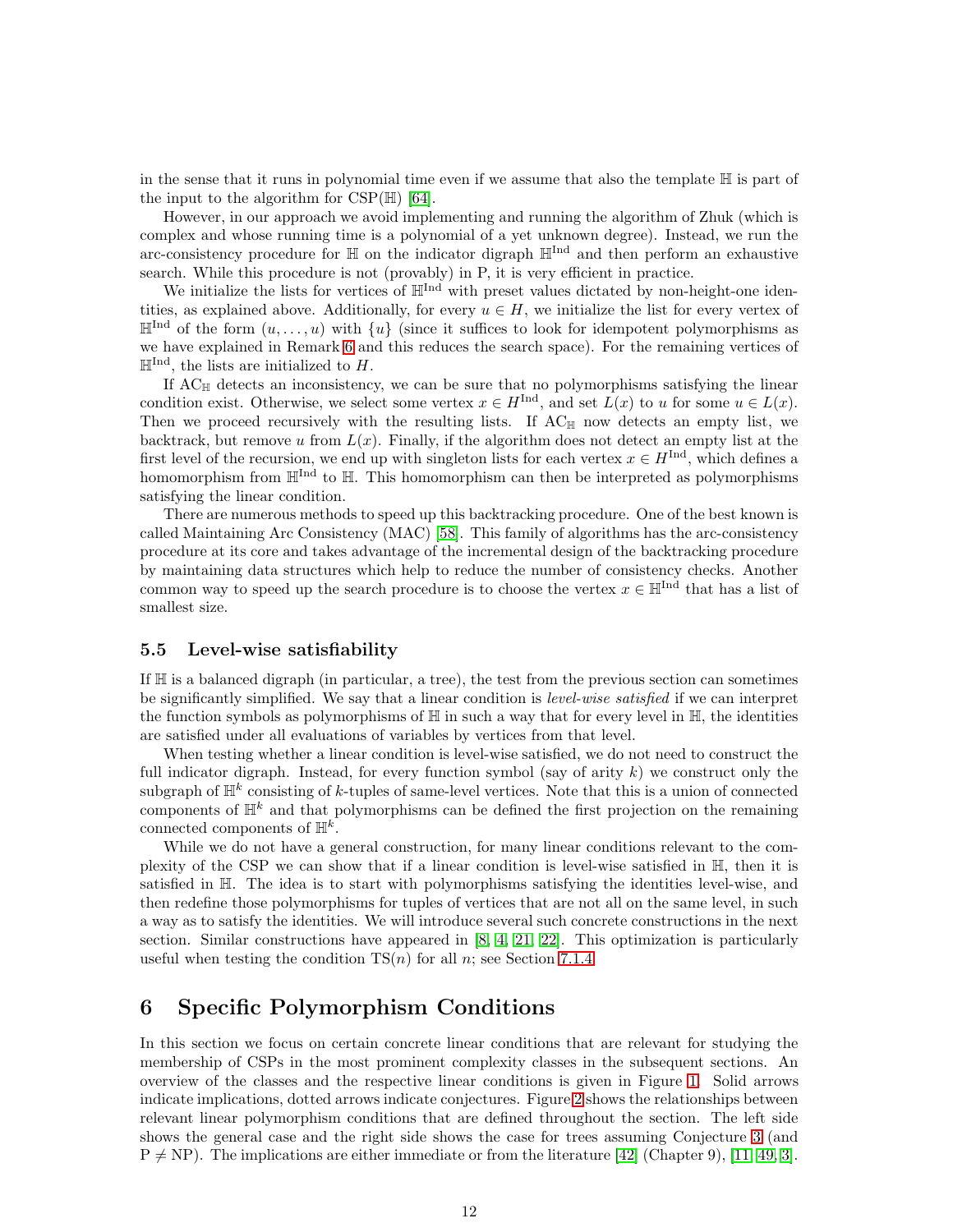

<span id="page-12-0"></span>Figure 1: An overview of (computational and descriptive) complexity classes that are relevant for finite-domain CSPs, of important pp-constructions, and of the respective polymorphism conditions. LT stands for Larose and Tesson [\[52\]](#page-27-5), E stands for Egri [\[30\]](#page-26-14), HMcK stands for Hobby-McKenzie [\[42\]](#page-26-13) (Chapter 9), D stands for Dalmau [\[26\]](#page-25-14), AC stands for Afrati and Cosmadakis [\[1\]](#page-24-5), BZ stands for Bulatov [\[19\]](#page-25-1) and Zhuk [\[64\]](#page-27-0), and KMM stands for Kearnes, Marković, and McKenzie [\[49\]](#page-27-4).



<span id="page-12-1"></span>Figure 2: Taxonomy of polymorphism conditions of structures with a finite domain that are relevant for the computational complexity of CSPs, ordered by strength; the arrows point from stronger conditions to weaker ones. The right picture shows the situation for trees assuming Conjecture [3](#page-3-0) (and  $P \neq NP$ ).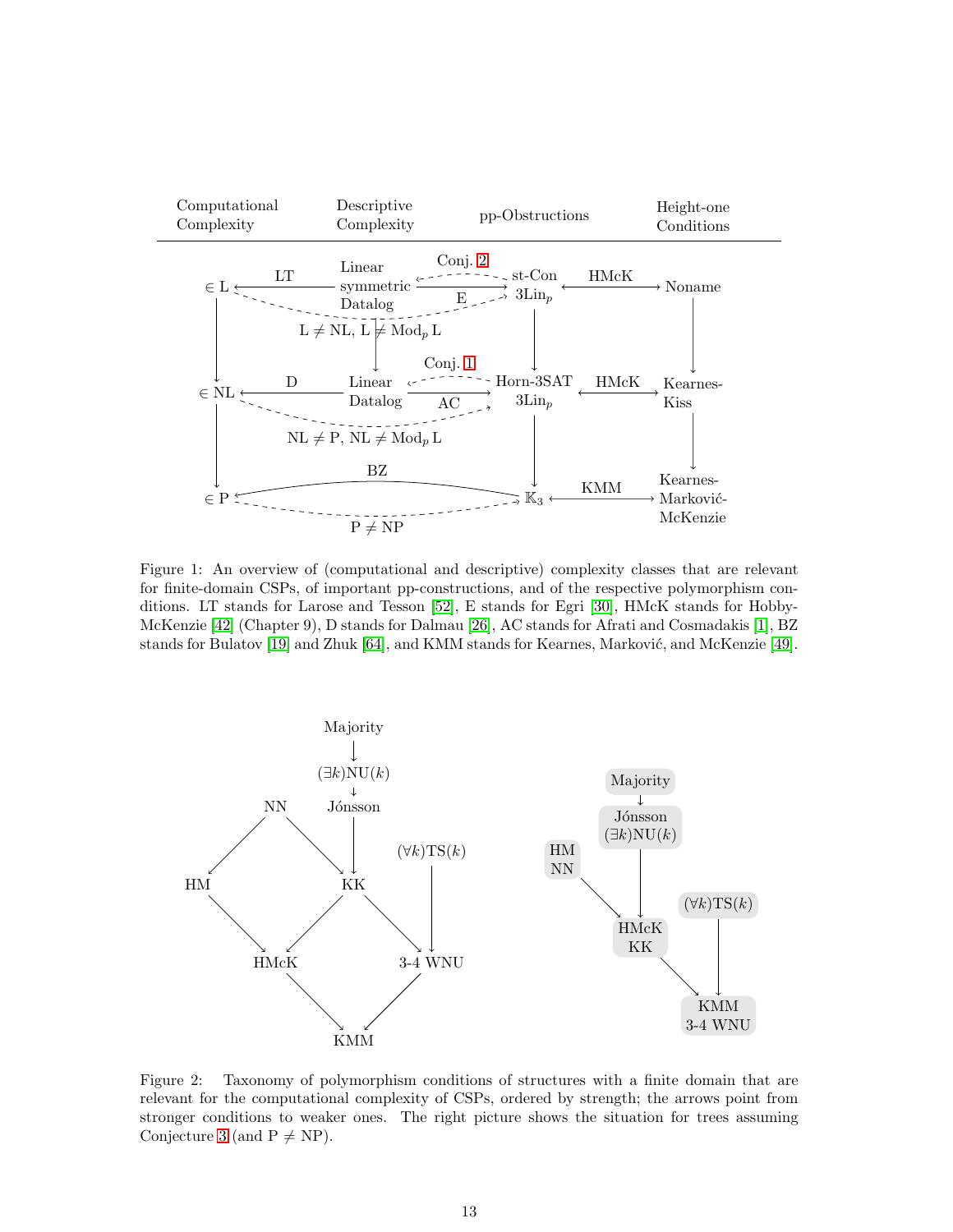#### <span id="page-13-0"></span>6.1 Containment in P

As discussed above, the characterization of the algebraic condition for tractability which is the most suitable for testing with a computer consists of a pair of ternary operations [\[49\]](#page-27-4).

**Definition 7.** *A pair of ternary operations*  $p, q: D^3 \to D$  *is called* Kearnes-Marković-McKenzie *if it satisfies the height-one condition*

$$
p(x, y, y) \approx q(y, x, x) \approx q(x, x, y)
$$
  

$$
p(x, y, x) \approx q(x, y, x).
$$

Using this characterization, the CSP dichotomy can be stated as follows.

**Theorem 8** ([\[64,](#page-27-0) [19,](#page-25-1) [49\]](#page-27-4)). *A finite digraph*  $\mathbb{H}$  *has Kearnes-Marković-McKenzie polymorphisms if* and only if there is no pp-construction of  $\mathbb{K}_3$  from  $\mathbb{H}$ . In this case,  $CSP(\mathbb{H})$  is in P.

This characterization is optimal in the following sense: every height-one condition equivalent to Kearnes-Marković-McKenzie polymorphisms involves either an operation of arity at least 4 or at least two operations of arity 3 [\[49\]](#page-27-4). However, there are several height-one conditions that imply the existence of Kearnes-Marković-McKenzie polymorphisms and that are easier to test. In particular, we use the following.

<span id="page-13-1"></span>**Definition 9.** An operation f of arity k, for  $k \geq 2$ , is called a k-ary weak near-unanimity operation *(short,* k-wnu*) if it satisfies the following height-one condition*

$$
f(y, x, \dots, x) \approx f(x, y, x, \dots, x) \approx \dots \approx f(x, \dots, x, y).
$$

*A binary operation* f *is called* symmetric *if it is a* 2*-wnu, i.e., if it satisfies*  $f(x, y) \approx f(y, x)$ .

It is known that the existence of a k-wnu implies the existence of Kearnes-Marković-McKenzie polymorphisms [\[60,](#page-27-2) [49\]](#page-27-4), and that the existence of Kearnes-Marković-McKenzie polymorphisms implies the existence of a k-wnu for some  $k \geq 2$  [\[56\]](#page-27-3). Hence, in particular, if a finite digraph  $\mathbb{H}$  has a binary symmetric polymorphism then CSP(H) can be solved in polynomial time. Our results will show that the converse is false even if  $\mathbb H$  is a tree, see Section [7.1.4.](#page-21-0)

For both Kearnes-Marković-McKenzie and  $k$ -wnu, it is enough to test for level-wise satisfiability as discussed in Section [5.5.](#page-11-1) We prove the following more general claim.

<span id="page-13-2"></span>**Lemma 10.** Let  $\Sigma$  be a height-one condition in two variables such that both the variables appear *on each side in every identity from* Σ*. Then a balanced digraph level-wise satisfies* Σ *if and only if it satisfies* Σ*.*

*Proof.* Fix some polymorphisms  $f, \ldots$  that level-wise satisfy  $\Sigma$ , and define polymorphisms  $f', \ldots$  in the following way (say f is k-ary): If  $\text{lvl}(x_1) = \text{lvl}(x_2) = \cdots = \text{lvl}(x_k)$ , define  $f'(x_1, x_2, \ldots, x_k) =$  $f(x_1, x_2, \ldots, x_k)$ . Else, let  $\ell = \min\{l \nu l(x_i) \mid 1 \leq i \leq k\}$  and define  $f'(x_1, x_2, \ldots, x_k) = x_j$ where  $j \in \{1, 2, ..., k\}$  is the smallest index such that  $\text{lvl}(x_j) = \ell$ . To verify that the f's are polymorphisms, note that if  $(x_i, y_i)$  is an edge for  $i \in \{1, 2, \ldots, k\}$ , then  $f'(x_1, x_2, \ldots, x_k)$  and  $f'(y_1, y_2, \ldots, y_k)$  fall under the same case of the definition. If it is the second case,  $x_j$  lies on the smallest level out of  $\{lvl(x_i) \mid 1 \leq i \leq k\}$  if and only if  $y_i$  lies on the smallest level out of  ${\lbrace \text{lvl}(y_i) \mid 1 \leq i \leq k \rbrace}$ . Hence, the selected coordinate j is the same. To see that every identity is satisfied, note that the only interesting case is when  $\text{lvl}(x) \neq \text{lvl}(y)$ , and f' then chooses the variable on the lower level. The other implication is trivial. □

#### 6.2 Containment in Datalog

We have already mentioned in the introduction that containment in Datalog has numerous equivalent characterizations. In this section, we formally state one of these characterizations in terms of pp-constructibility and one in terms of height-one conditions. The structure  $3\mathrm{Lin}_n$  has the domain  $D = \{0, \ldots, p-1\}$  where p is some prime, the relation  $\{(x, y, z) | x+y+z \equiv 0 \pmod{p}\}$ , and the relation  $\{x\}$  for every  $x \in D$ . It is well-known that  $CSP(3\mathrm{Lin}_p)$  is not in Datalog [\[32\]](#page-26-1).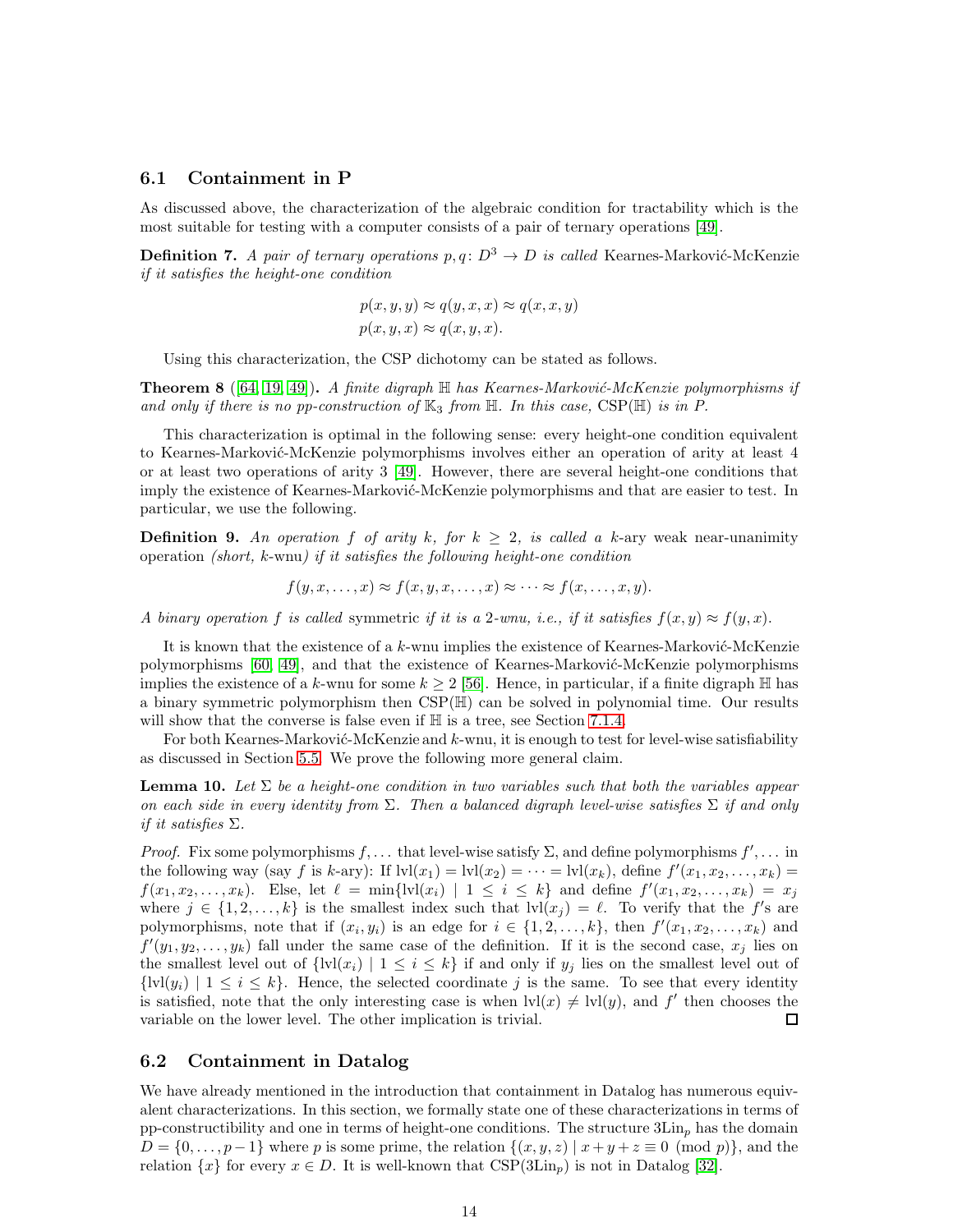Definition 11. *A* 3-4 weak near-unanimity pair *(short,* 3-4 WNU*) is a pair of operations* f, g *such that* f *is a 3-wnu,* g *is a 4-wnu, and they additionally satisfy the identity*

$$
f(x, x, y) \approx g(x, x, x, y).
$$

**Theorem 12** ([\[7,](#page-24-6) [51\]](#page-27-14)). Let  $\mathbb{H}$  be a finite digraph. Then the following are equivalent.

- H *can be solved by Datalog.*
- *there is no pp-construction of*  $3\mathrm{Lin}_p$  *in*  $\mathbb{H}$ *, for any prime p.*
- H *has a 3-4 weak near-unanimity pair of polymorphisms.*

Note that this shows that Conjecture [3](#page-3-0) implies (assuming  $P \neq NP$ ) that every tree with Kearnes-Marković-McKenzie polymorphisms has a 3-4WNU pair of polymorphisms and in particular, that it has a 3-wnu polymorphism, which is open as well. Also note that by Lemma [10,](#page-13-2) it is enough to test for level-wise 3-4 WNU.

#### 6.3 Containment in NL

In this section we present a strong sufficient condition for the containment of  $\mathbb H$  in NL.

**Definition 13.** For  $n \geq 0$ , a Jónsson chain of length n over D is a sequence of ternary operations  $j_1, j_2, \ldots, j_{2n+1}$  *on D that satisfy* 

$$
x \approx j_1(x, x, y)
$$
  
\n
$$
j_{2i-1}(x, y, y) \approx j_{2i}(x, y, y)
$$
  
\n
$$
j_i(x, y, x) \approx x
$$
  
\n
$$
j_{2i}(x, x, y) \approx j_{2i+1}(x, x, y)
$$
  
\nfor all  $i \in \{1, ..., n\}$   
\nfor all  $i \in \{1, ..., n\}$   
\nfor all  $i \in \{1, ..., n\}$   
\nfor all  $i \in \{1, ..., n\}$ 

The respective height one condition is abbreviated by  $J(n)$ .

Note that  $J(n)$  implies  $J(n+1)$  for every  $n \geq 0$ . Also note that for  $n = 0$  the operation  $j_1$  must be a so-called *majority* operation, which is the ternary case of a *near-unanimity (NU)* operation, that is, an operation satisfying the identities

$$
x \approx f(y, x, \dots, x) \approx f(x, y, x, \dots, x) \approx \dots \approx f(x, \dots, x, y).
$$

The existence of a near-unanimity polymorphism characterizes *bounded strict width* [\[32\]](#page-26-1). More importantly for us, a near-unanimity polymorphism is sufficient to put  $\mathbb H$  in NL, using the following two results. Barto, Kozik, and Willard proved that finite structures with finite relational signature and a near-unanimity polymorphism have bounded pathwidth duality [\[11\]](#page-25-13). Dalmau proved that bounded pathwidth duality implies containment in NL [\[26\]](#page-25-14).

Barto [\[3\]](#page-24-4) moreover proved that if a finite structure with a finite relational signature has polymorphisms that form a Jónsson chain, then it also has a near-unanimity polymorphism (albeit its arity in the proof is doubly exponential in the size of the domain). In the other direction, it is well known that  $\text{NU}(n)$  implies  $\text{J}(n-2)$ , syntactically. Therefore, we do not test for near-unanimities of arities higher than 3; it is more efficient to test for a Jónsson chain.

**Theorem 14** ([\[3,](#page-24-4) [11,](#page-25-13) [26\]](#page-25-14)). If a finite digraph  $\mathbb H$  satisfies  $J(n)$  for some  $n \geq 1$ , then CSP( $\mathbb H$ ) is in *linear Datalog, and hence in NL.*

Note that the existence of polymorphisms of  $\mathbb H$  that form a Jónsson chain is only a sufficient condition for the containment of  $CSP(\mathbb{H})$  in NL. An incomparable sufficient condition for the containment of  $CSP(\mathbb{H})$  in NL was identified in [\[23\]](#page-25-15). The condition presented there also has a characterization via height-one identities, but the arities of the operations are prohibitively large so that we did not implement this test for trees.

The conjectured characterization of containment in NL, the Kearnes-Kiss chain from Conjecture [1,](#page-1-0) is defined in Section [6.7](#page-16-0) (Definition [21\)](#page-16-1).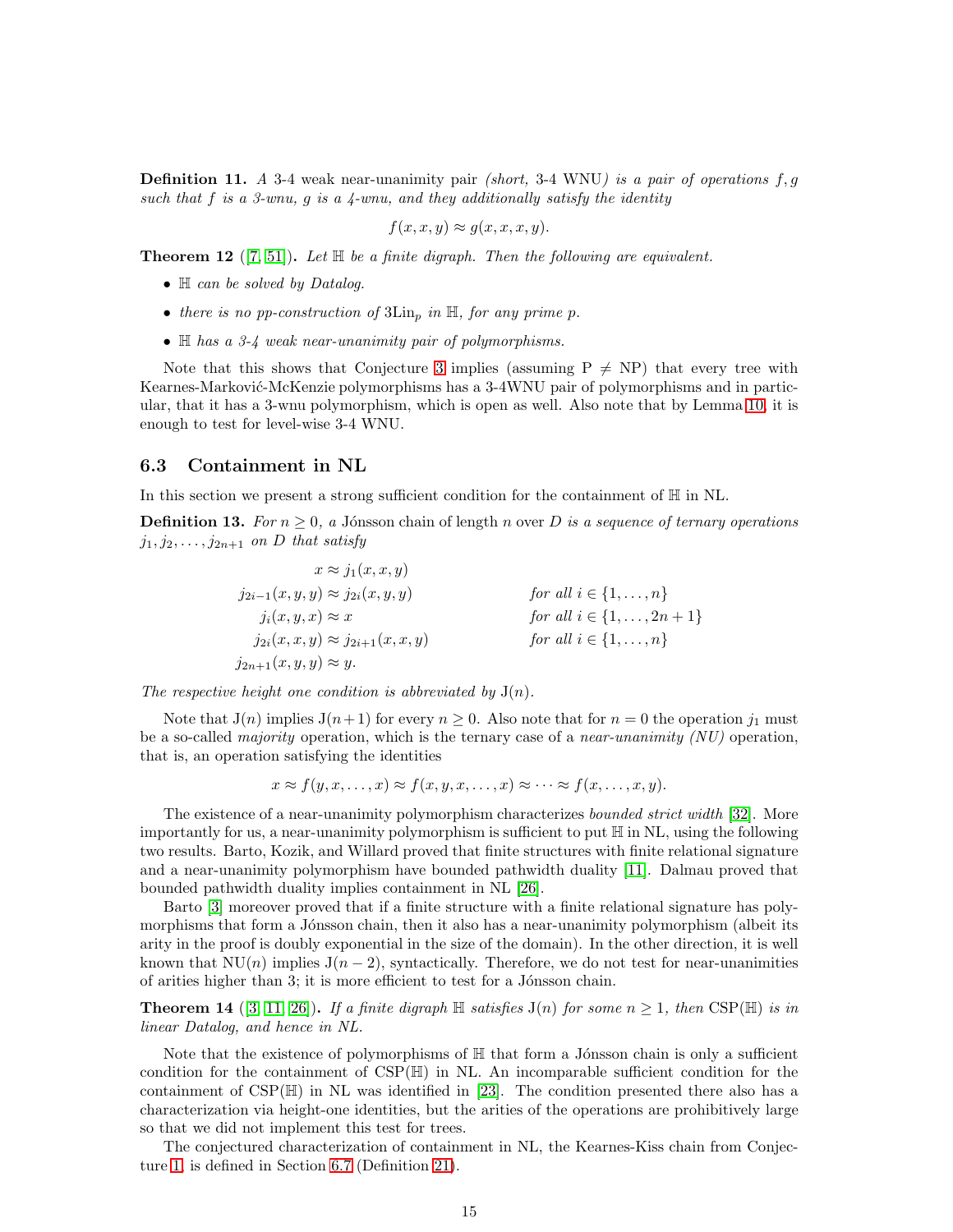#### 6.4 Containment in L

One of the strongest known sufficient conditions for containment in L is a conditional result of Kazda, which involves the following linear condition.

**Definition 15.** For  $n \geq 1$ , a Hagemann-Mitschke chain of length n over D is a sequence of *ternary operations*  $p_1, \ldots, p_n$  *on D that satisfy* 

$$
x \approx p_1(x, y, y)
$$
  
\n
$$
p_i(x, x, y) \approx p_{i+1}(x, y, y)
$$
 for all  $i \in \{1, ..., n-1\}$   
\n
$$
p_n(x, x, y) \approx y.
$$

The respective height one condition is abbreviated by  $HM(n)$ .

Note that  $HM(n)$  implies  $HM(n + 1)$  for every  $n \ge 1$ . For  $n = 1$  the operation  $p_1$  is known as a Maltsev operation. Kazda [\[46\]](#page-26-3) proved the following conditional result.

**Theorem 16** ([\[46\]](#page-26-3)). If a finite digraph  $\mathbb{H}$  can be solved by linear Datalog, and  $\mathbb{H}$  satisfies  $\text{HM}(n)$ *for some*  $n \geq 1$ , then  $\mathbb H$  *can also be solved by linear symmetric Datalog (and hence is in L).* 

The conjectured characterization of containment in L, the Noname chain from Conjecture [2,](#page-1-1) is defined in Section [6.9](#page-17-0) (Definition [24\)](#page-17-2).

#### <span id="page-15-0"></span>6.5 Solvability by Arc Consistency

Solvability by Arc-Consistency (and tree duality) can be characterized in terms of height one conditions as well.

**Definition 17.** An operation  $s_n : D^n \to D$  is called totally symmetric *if for all variables*  $x_1, \ldots, x_n$ and  $y_1, \ldots, y_n$  such that  $\{x_1, \ldots, x_n\} = \{y_1, \ldots, y_n\}$  the operation  $s_n$  satisfies

$$
s_n(x_1,\ldots,x_n)\approx s_n(y_1,\ldots,y_n).
$$

*The respective height one condition is abbreviated by* TS(n)*.*

The digraph  $\mathbb H$  can be solved by arc consistency if and only if  $\mathbb H$  has totally symmetric polymorphisms of all arities [\[32,](#page-26-1) [27\]](#page-26-15). Note that TS(4) implies 3-4 WNU. Also note that a finite digraph  $\mathbb H$  satisfies TS(n) for all  $n > 0$  if and only if it satisfies TS(2|E(H))) (see the proof given in [\[27\]](#page-26-15)). The arity  $2|E(\mathbb{H})|$  is still fairly large; therefore it is particularly useful that the level-wise test is sufficient.

**Lemma 18** (see [\[8,](#page-24-1) proof of Lemma 4.1]). For any balanced digraph  $\mathbb{H}$  and  $n > 0$ ,  $\mathbb{H}$  level-wise *satisfies*  $TS(n)$  *if and only if*  $\mathbb{H}$  *satisfies*  $TS(n)$ *.* 

*Proof.* Let  $s_n$  be an *n*-ary polymorphism of  $\mathbb{H}$  that level-wise satisfies the condition TS(*n*). We can construct an *n*-ary totally symmetric polymorphism  $s'_n$  of  $\mathbb H$  by applying  $s_n$  to the set of vertices on the smallest level. That is, for an input tuple  $(x_1, \ldots, x_n)$  let  $\ell = \min\{lvl(x_i) \mid 1 \leq i \leq n\}$ ,  ${x_i | \text{lvl}(x_i) = \ell} = {x_{i_1}, \ldots, x_{i_k}}$ , and set

$$
s'_n(x_1,\ldots,x_n) = s_n(x_{i_1},\ldots,x_{i_k},\underbrace{x_{i_k},\ldots,x_{i_k}}_{(n-k)\text{ times}}).
$$

Clearly, the definition of  $s'_n(x_1,\ldots,x_n)$  depends only on the set  $\{x_1,\ldots,x_n\}$ . To see that  $s'_n$  is a polymorphism, note that similarly as in Lemma [10](#page-13-2) if  $(x_i, y_i)$  is an edge for  $i \in \{1, 2, \ldots, n\}$ , then  $x_{i_j}$  lies on the smallest level if and only if  $y_{i_j}$  does. The rest follows from the fact that  $s_n$  is totally symmetric on each level. The other implication is again trivial. □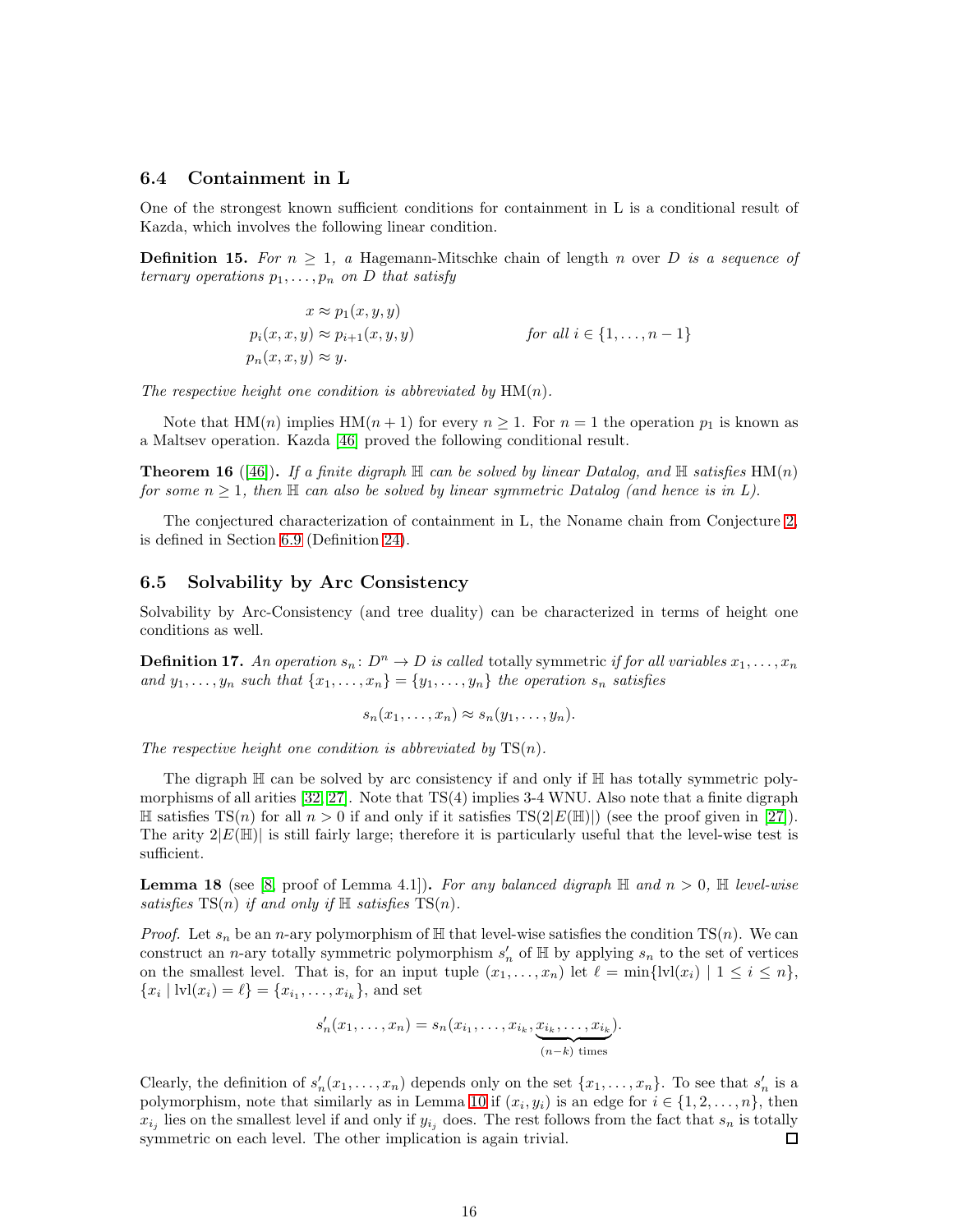#### 6.6 P-hardness

The structure Horn-3SAT has the domain  $\{0,1\}$  and a ternary relation  $\{0,1\}^3 \setminus \{(1,1,0)\}$ , and the two unary relations  $\{0\}$  and  $\{1\}$ ). It is well-known that CSP(Horn-3SAT) is P-complete, i.e., complete for the complexity class P under deterministic logspace reductions.

**Definition 19.** *A* Hobby-McKenzie chain *consists of ternary operations*  $d_0, \ldots, d_n, p, e_0, \ldots, e_n$ *such that*

| $d_0(x, y, z) \approx x$                |                  |
|-----------------------------------------|------------------|
| $d_i(x, y, y) \approx d_{i+1}(x, y, y)$ | for even $i < n$ |
| $d_i(x, x, y) \approx d_{i+1}(x, x, y)$ | for odd $i < n$  |
| $d_i(x, y, x) \approx d_{i+1}(x, y, x)$ | for odd $i < n$  |
| $d_n(x, y, y) \approx p(x, y, y)$       |                  |
| $p(x, x, y) \approx e_0(x, x, y)$       |                  |
| $e_i(x, y, y) \approx e_{i+1}(x, y, y)$ | for even $i < n$ |
| $e_i(x, x, y) \approx e_{i+1}(x, x, y)$ | for odd $i < n$  |
| $e_i(x, y, x) \approx e_{i+1}(x, y, x)$ | for even $i < n$ |
| $e_n(x, y, z) \approx z.$               |                  |

The respective height one condition is abbreviated by  $HMcK(n)$ .

**Theorem 20** (consequence of Theorem 9.8 in [\[42\]](#page-26-13)). A finite structure does not satisfy  $HMcK(n)$ *for some*  $n \geq 1$  *if and only if it can pp-construct* Horn-3SAT.

The theorem implies that if a finite digraph  $\mathbb H$  does not satisfy  $HMcK(n)$  for some  $n \geq 1$ , then  $\mathbb H$  is P-hard (see Section [5.1\)](#page-8-2).

#### <span id="page-16-0"></span>6.7 P-hardness or  $Mod_pL$ -hardness

It is widely believed that NL is a proper subclass of P. Another complexity class which is believed to be a proper subclass of P is the class  $Mod<sub>p</sub>L$ , for some prime p: this is defined to be the class of problems such that there exists a non-deterministic logspace machine  $M$  such that an instance is in the class if and only if the number of accepting paths of M on the instance is divisible by  $p$ ; see [\[52\]](#page-27-5). It is well known that  $CSP(3 Lin_p)$  is  $Mod_pL$ -complete. If NL would contain  $Mod_pL$  then this would be a considerable breakthrough in complexity theory.

<span id="page-16-1"></span>**Definition 21** (from Theorem 9.11 in [\[42\]](#page-26-13)). Let D be a set. A Kearnes-Kiss chain of length  $n \geq 2$ over D is a sequence of ternary operations  $d_0, d_1, \ldots, d_n$  on D such that

| $d_0(x, y, z) \approx x$                |                                  |
|-----------------------------------------|----------------------------------|
| $d_i(x, y, y) \approx d_{i+1}(x, y, y)$ | for even $i \in \{0, 1, , n-1\}$ |
| $d_i(x, y, x) \approx d_{i+1}(x, y, x)$ | for even $i \in \{0, 1, , n-1\}$ |
| $d_i(x, x, y) \approx d_{i+1}(x, x, y)$ | for odd $i \in \{1, , n-1\}$     |
| $d_n(x, y, z) \approx z.$               |                                  |

*The respective height one condition is abbreviated by* KK(n)*.*

Note that  $KK(n)$  implies  $KK(n+1)$  for every  $n \geq 0$ . Also note that the existence of a Jónsson chain implies the existence of a Kearnes-Kiss chain [\[42\]](#page-26-13); namely  $J(n)$  trivially implies  $KK(2n+4)$ .

**Theorem 22** (see [\[12\]](#page-25-2) and [\[42\]](#page-26-13)). *A finite structure does not satisfy* KK(n) *for some*  $n \geq 2$  *if and only if it can pp-construct* Horn-3SAT *or* 3Lin<sub>p</sub> for some prime p.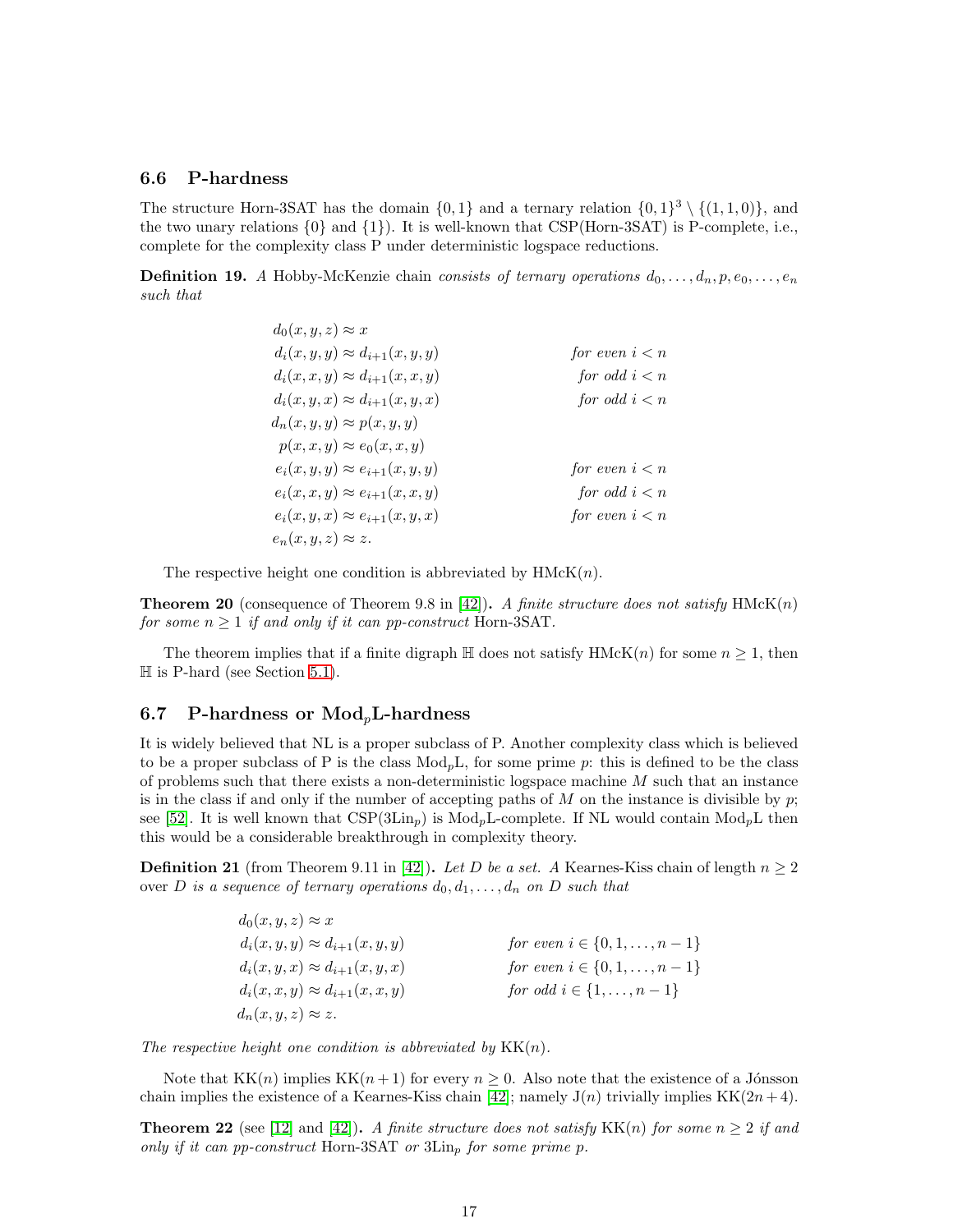We have already mentioned that if a finite digraph H pp-constructs Horn-3SAT then it is Phard, and hence CSP( $\mathbb{H}$ ) is not in NL unless NL = P. Similarly, if  $\mathbb{H}$  pp-constructs 3Lin<sub>n</sub> then it is  $Mod_p L$ -hard, and in this case it is not in NL unless NL contains  $Mod_p L$ . If the conjecture that 'easy trees cannot count' (Conjecture [3\)](#page-3-0) is true, then the existence a Kearnes-Kiss chain is equivalent to the existence of a Hobby-McKenzie chain for trees (assuming  $P \neq NP$ ).

#### 6.8 NL-hardness

The structure st-Con has the domain  $\{0, 1\}$ , the binary relation  $\{(0, 0), (0, 1), (1, 1)\}$  and the unary relations  $t = \{0\}$  and  $s = \{1\}$ . Note that an instance of the CSP of st-Con is unsatisfiable if and only if there exists a directed path from s to t in the digraph defined by the binary relation. It is well-known that  $CSP(st-Con)$  is complete for the complexity class NL.

**Theorem 23** ([\[52,](#page-27-5) [42\]](#page-26-13)). If a finite digraph  $\mathbb{H}$  does not satisfy  $\text{HM}(n)$  for some  $n \geq 1$ , then it can *pp-construct the structure* st-Con*, and* H *is NL-hard.*

#### <span id="page-17-0"></span>6.9 NL-hardness or  $Mod<sub>n</sub>L$ -hardness

We now present a polymorphism condition that characterizes the finite structures that can ppconstruct st-Con *or*  $3\mathrm{Lin}_p$  for some prime p.

<span id="page-17-2"></span>**Definition 24** ([\[42\]](#page-26-13), Theorem 9.15). *For*  $n \geq 0$ , a Noname chain of length n over D is a sequence *of operations*  $f_0, f_1, \ldots, f_n$  *of arity four on* D *such that* 

> $f_0(x, y, y, z) \approx x$  $f_i(x, x, y, x) \approx f_{i+1}(x, y, y, x)$  *for all*  $i \in \{0, ..., n-1\}$  $f_i(x, x, y, y) \approx f_{i+1}(x, y, y, y)$  *for all*  $i \in \{0, ..., n-1\}$  $f_n(x, x, y, z) \approx z.$

The respective height one condition is abbreviated by  $NN(n)$ .

Note that  $NN(n)$  implies  $NN(n + 1)$  for every  $n \geq 0$ .

**Theorem 25** ([\[42,](#page-26-13) [12\]](#page-25-2)). A finite structure does not satisfy  $NN(n)$  for some  $n > 1$  if and only if *it can pp-construct the structure* st-Con *or the structure* 3Lin<sup>p</sup> *for some prime* p*.*

It follows that if a finite digraph  $\mathbb H$  does not satisfy  $NN(n)$  for any  $n \geq 1$ , then CSP( $\mathbb H$ ) is NL-hard or  $Mod_p L$ -hard. Hence,  $\mathbb H$  is in this case not in L, unless  $L = NL$  or  $L = Mod_p L$ . Note that Conjecture [3](#page-3-0) together with Conjecture [2](#page-1-1) implies that  $NN(n)$  for some n and  $HM(n)$  for some *n* are equivalent for trees (assuming  $L \neq NL$ ).

## <span id="page-17-1"></span>7 Experimental Results

We implemented the AC-3 algorithm for establishing arc-consistency and used its adaptation, known as the MAC-3 algorithm, for maintaining arc-consistency during the backtracking procedure described in Section [5.3.](#page-10-1) The lists and related operations were implemented by doubly-linked lists. The code is written in Rust<sup>[1](#page-17-3)</sup> and the experiments were run on a Intel(R) Xeon(R) CPU E5-2680 v3 (12 cores) @ 2.50GHz with Linux. We also used another implementation written in Python. All tests for chains of polymorphisms and for totally symmetric polymorphisms where done using this implementation on a AMD Ryzen 5 4500U (with 8 cores) @ 2.38 GHz with Windows. An efficient implementation was essential to obtain our results.[2](#page-17-4)

<span id="page-17-3"></span><sup>1</sup>https://gitlab.com/WhatDothLife/tripolys

<span id="page-17-4"></span> ${}^{2}$ For comparison, we modeled some polymorphism tests in the constraint modeling language MiniZinc [\[57\]](#page-27-15) and used the CP solver Gecode [\[59\]](#page-27-16). However, this turned out to not be competitive.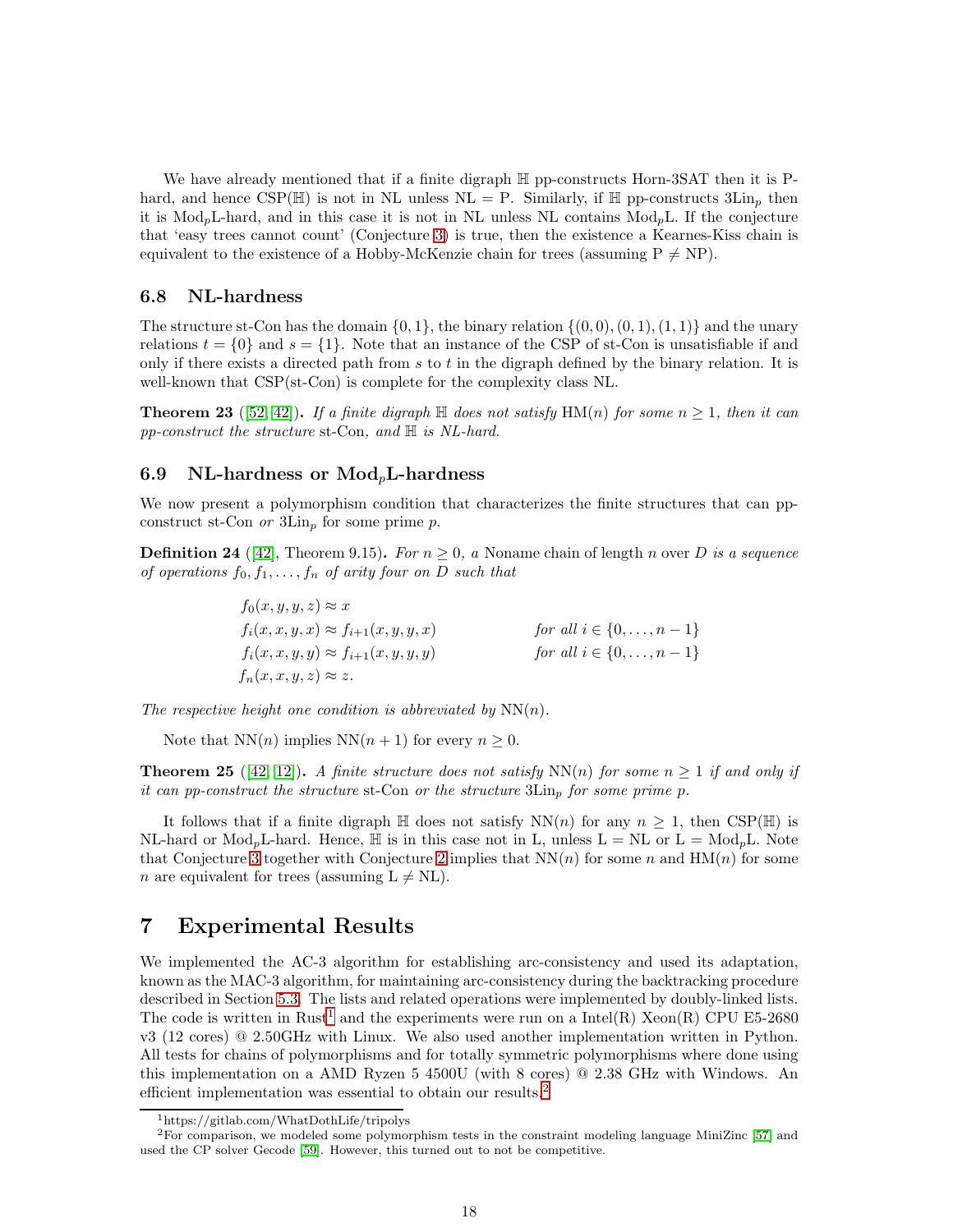| $\boldsymbol{n}$ | trees        | cores          | rooted<br>cores | core<br>checks | time per<br>$\csc$ check $(\mu s)$ | total time            |
|------------------|--------------|----------------|-----------------|----------------|------------------------------------|-----------------------|
| 1                | $\mathbf{1}$ | $\mathbf{1}$   | $\mathbf{1}$    | $\mathbf{1}$   | 10                                 | 0.7 <sub>ms</sub>     |
| $\overline{2}$   | 1            | 1              | $\overline{2}$  | $\mathbf{1}$   | 10                                 | $0.8 \,\mathrm{ms}$   |
| 3                | 3            | 1              | 3               | 3              | 11                                 | 1.0 <sub>ms</sub>     |
| $\overline{4}$   | 8            | $\mathbf{1}$   | 6               | 8              | 12                                 | 1.1 <sub>ms</sub>     |
| 5                | 27           | 1              | 11              | 19             | 13                                 | $1.3 \,\mathrm{ms}$   |
| 6                | 91           | $\overline{2}$ | 28              | 39             | 15                                 | 2.0 <sub>ms</sub>     |
| 7                | 350          | 3              | 63              | 94             | 24                                 | $2.3 \,\mathrm{ms}$   |
| 8                | 1376         | $\overline{7}$ | 170             | 198            | 25                                 | $5.6 \,\mathrm{ms}$   |
| 9                | 5743         | 15             | 439             | 439            | 30                                 | $12.0 \,\mathrm{ms}$  |
| 10               | 24635        | 36             | 1200            | 953            | 36                                 | $30.9$ ms             |
| 11               | 108968       | 85             | 3307            | 2180           | 40                                 | $69.1 \,\mathrm{ms}$  |
| 12               | 492180       | 226            | 9380            | 5050           | 48                                 | $187.9 \,\mathrm{ms}$ |
| 13               | 2266502      | 578            | 26731           | 12218          | 55                                 | $547.2 \,\mathrm{ms}$ |
| 14               | 10598452     | 1569           | 77508           | 29785          | 66                                 | 1.6s                  |
| 15               | 50235931     | 4243           | 226399          | 74902          | 71                                 | $5.0\,\mathrm{s}$     |
| 16               | 240872654    | 11848          | 668228          | 190632         | 84                                 | 15.9 s                |
| 17               | 1166732814   | 33104          | 1984592         | 496373         | 98                                 | 52.5s                 |
| 18               | 5702001435   | 94221          | 5937276         | 1308847        | 121                                | $3.0 \,\mathrm{min}$  |
| 19               | 28088787314  | 269455         | 17856807        | 3512229        | 129                                | $9.8 \,\mathrm{min}$  |
| 20               | 139354922608 | 779268         | 53996424        | 9538804        | 142                                | $31.7 \,\mathrm{min}$ |

<span id="page-18-0"></span>Table 2: The number of unlabeled trees with n vertices together with results of Algorithm [2.](#page-8-1)

Table [2](#page-18-0) shows the number of unlabeled trees with n vertices and the number of those that are cores. The table suggests that the fraction of trees that are cores quickly goes to 0. The next columns contain the number of unlabeled rooted cores with  $n$  vertices, the number of core checks, and the mean cpu time per core check on a tree with  $n$  vertices. The final column in the table shows the computation time needed to generate all the unlabeled core trees with  $n$  vertices with Algorithm [2.](#page-8-1)

In this section we present the results of testing the discussed linear conditions on these trees to classify them with respect to their computational complexity. In some cases we manage to compute all the minimal trees in the respective complexity class; the corresponding results are presented in Section [7.1.](#page-18-1) In Section [7.2](#page-22-0) we present trees whose precise complexity status is open. While the numbers of trees given in the text are up to isomorphism, the corresponding figures make a further restriction based on the following fact.

#### **Remark 26.** An operation is a polymorphism of  $\mathbb{H}$  if and only if it is a polymorphism of  $\mathbb{H}^R$ .

The remark justifies that our figures contain exactly one of the trees  $\mathbb{T}$ ,  $\mathbb{T}^{R}$ . It turns out that the trees in our figures that do not satisfy a certain height-one condition have a unique minimal subtree which has no *idempotent* polymorphisms satisfying the respective condition (see Remark [6\)](#page-10-0). The vertices and edges drawn in gray do not belong to this minimal subgraph of T.

#### <span id="page-18-1"></span>7.1 The Smallest Hard Trees

In this section we present the smallest trees that are NP-hard and that are NL-hard, under standard assumptions from complexity theory. We also compute the smallest tree that cannot be solved by arc consistency, the smallest trees that cannot be solved by Datalog, and the smallest trees that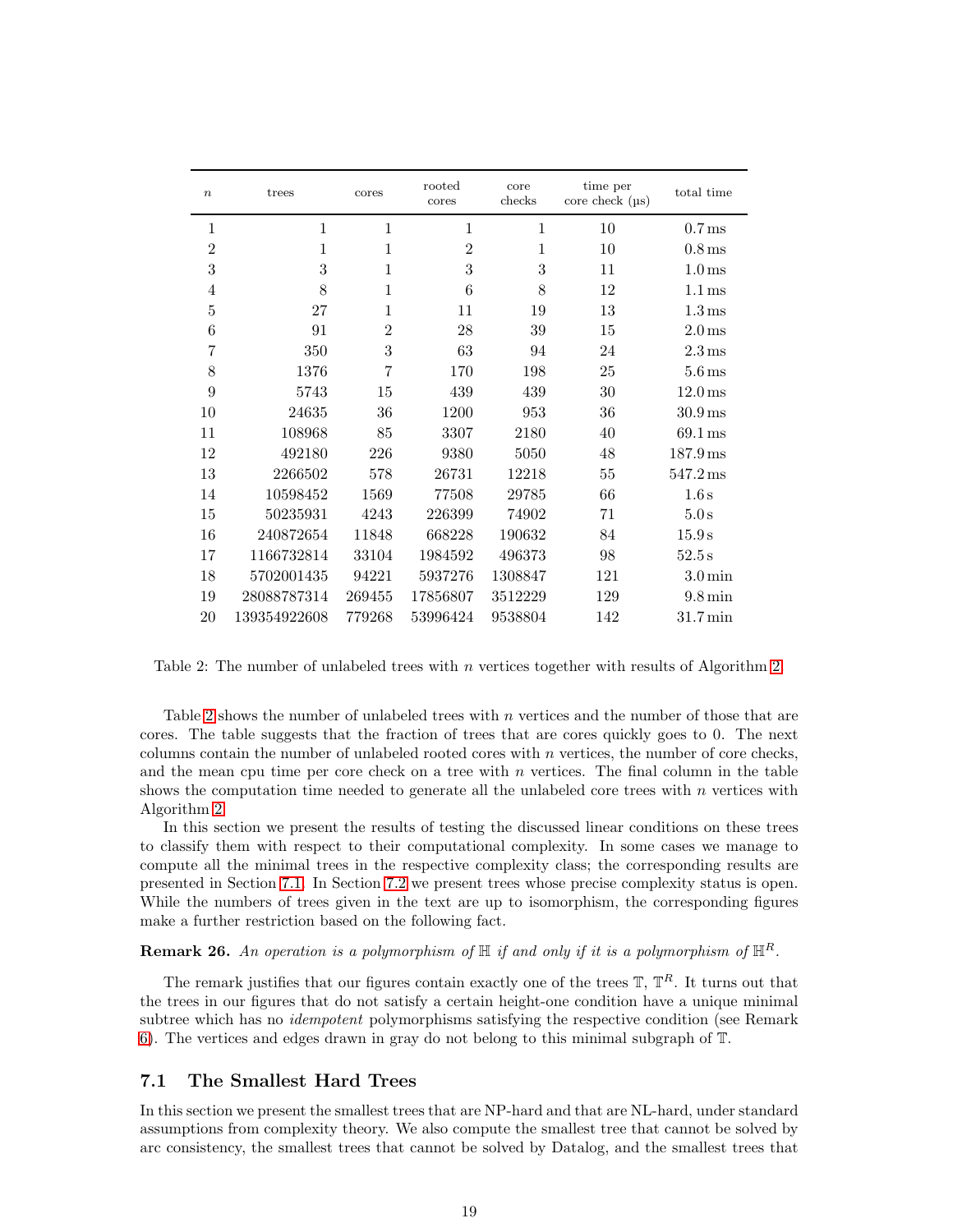cannot be solved by linear symmetric Datalog; these results hold without any assumptions from complexity theory.

#### 7.1.1 The Smallest NP-Hard Trees

Our algorithm found that all trees with at most 19 vertices have Kearnes-Marković-McKenzie polymorphisms and hence are tractable. It also found that there exist exactly 36 trees with 20 vertices that have no Kearnes-Marković-McKenzie polymorphisms and hence are NP-hard. For such an NP-hard tree T with 20 vertices it takes our algorithm about 0.07 seconds to construct the indicator digraph  $\mathbb{T}^{\text{Ind}}$  for the Kearnes-Marković-McKenzie polymorphisms and about 0.03 seconds to verify that  $\mathbb{T}^{\text{Ind}}$  does not have a homomorphism to  $\mathbb{T}$ . When applying the level trick, it takes about 0.01 seconds to construct the indicator digraph and 0.03 seconds to verify that  $\mathbb{T}^{\text{Ind}}$ does not have a homomorphism to T.

The trees with 20 vertices that have no Kearnes-Marković-McKenzie polymorphisms are dis-played in Figure [3.](#page-20-0) Note that the smallest subtree without idempotent Kearnes-Marković-McKenzie polymorphism is the same for the trees A2–A4, A5–A12, and A13–A18.

Moreover, there are 4 smallest triads with 22 vertices that have no Kearnes-Marković-McKenzie polymorphisms; these are shown in Figure [4.](#page-20-1) All smaller triads have a binary symmetric polymorphism.

#### 7.1.2 The Smallest NL-hard Trees

There are 8 trees with 12 vertices that are NL-hard. Two of them are isomorphic to their reverse, so we only display 5 trees in Figure [5,](#page-21-1) called B1, B2, B3, B4, and B5. The proof that they are NL-hard can be found below. All other trees with at most 12 vertices satisfy HM(8).

Since the trees B1-B5 have a majority they are in NL. To prove that B1-B5 are NL-hard, we show that they can pp-construct st-Con. Hence we need to construct the three relations  $\{0\}$ ,  $\{1\}$ , and  $\{(0, 0), (0, 1), (1, 1)\}$ . First note that in a core tree  $\mathbb T$  any singleton set is pp-definable from  $\mathbb T$ , since End(T) =  $\{id_{\mathcal{T}}\}$  by Theorem [2.](#page-6-2) The following two graphs represent two pp-formulas  $\phi_1(x, y)$ and  $\phi_2(x, y)$ . The filled vertices stand for existentially quantified variables.



The trees B1, B2, B3 can pp-define a structure that is homomorphically equivalent to st-Con using  $\phi_1(x, y)$  for  $E(\text{st-Con})$ . The trees B4 and B5 can do the same using  $\phi_2(x, y)$  for  $E(\text{st-Con})$ . Since st-Con is NL-hard, B1-B5 are NL-hard as well.

So for 12 vertices, 8 out of 226 trees are NL-hard (assuming  $L \neq NL$ ). In Table [6](#page-21-2) we present how this distribution in core trees changes with increasing number of vertices. Every tree with at most 20 vertices falls into one of two cases:

- it satisfies HM(16) and has a majority polymorphism, hence it is in L, or
- it has no  $HM(30)$ .

We strongly suspect that in the latter case the trees have no  $HM(n)$  for any n, can pp-construct st-Con, and are NL-hard.

#### 7.1.3 The Smallest Tree not Solved by Datalog

It turns out that every tree with at most 20 vertices which is not NP-hard can be solved by Datalog, thus confirming Conjecture [3.](#page-3-0) In fact, up to 20 vertices all trees that have Kearnes-Marković-McKenzie polymorphisms either have a majority polymorphism or totally symmetric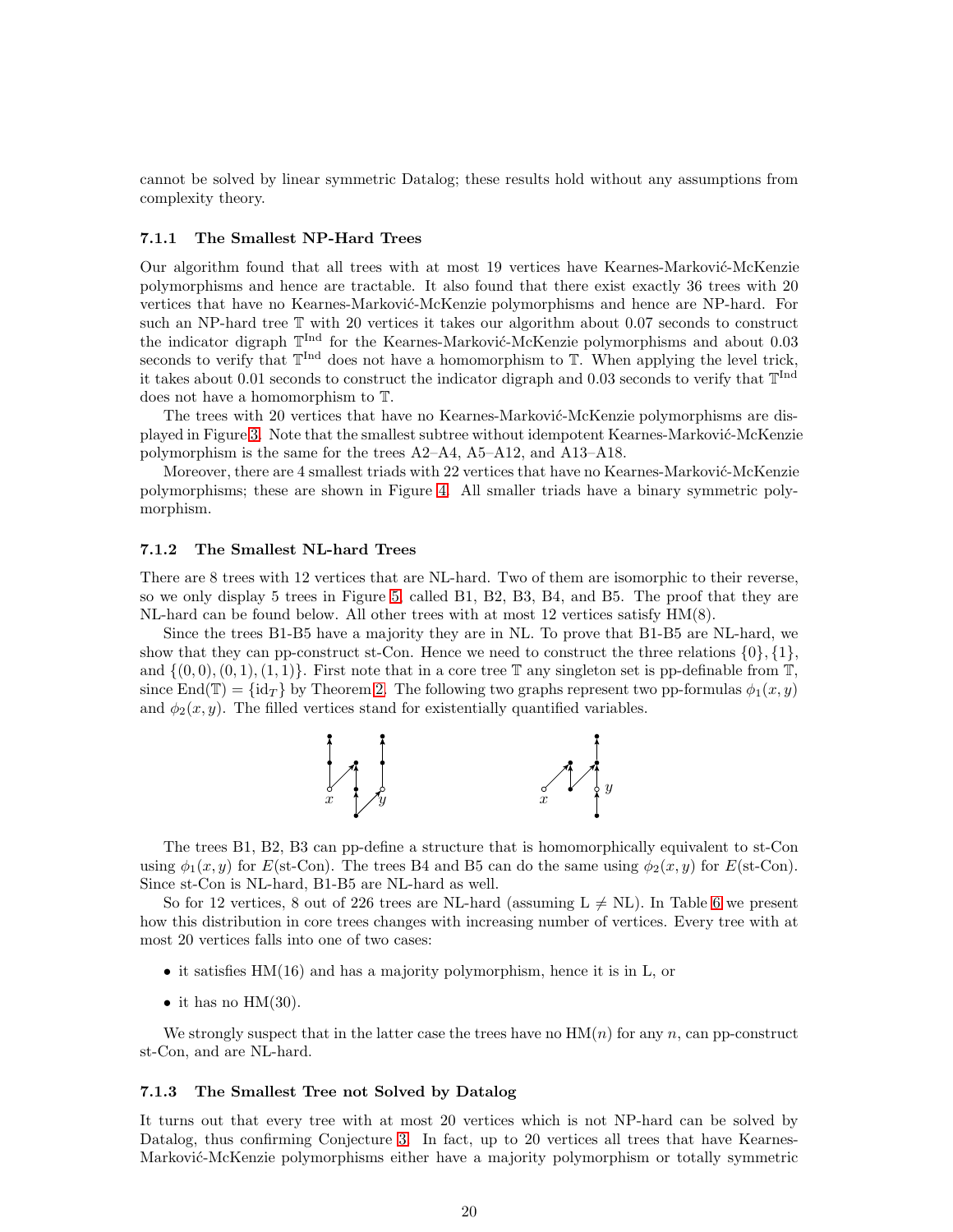

Figure 3: The smallest NP-hard trees (up to edge reversal and assuming  $P \neq NP$ ).

<span id="page-20-0"></span>

<span id="page-20-1"></span>Figure 4: The smallest NP-hard triads (up to edge reversal and assuming  $P \neq NP$ ).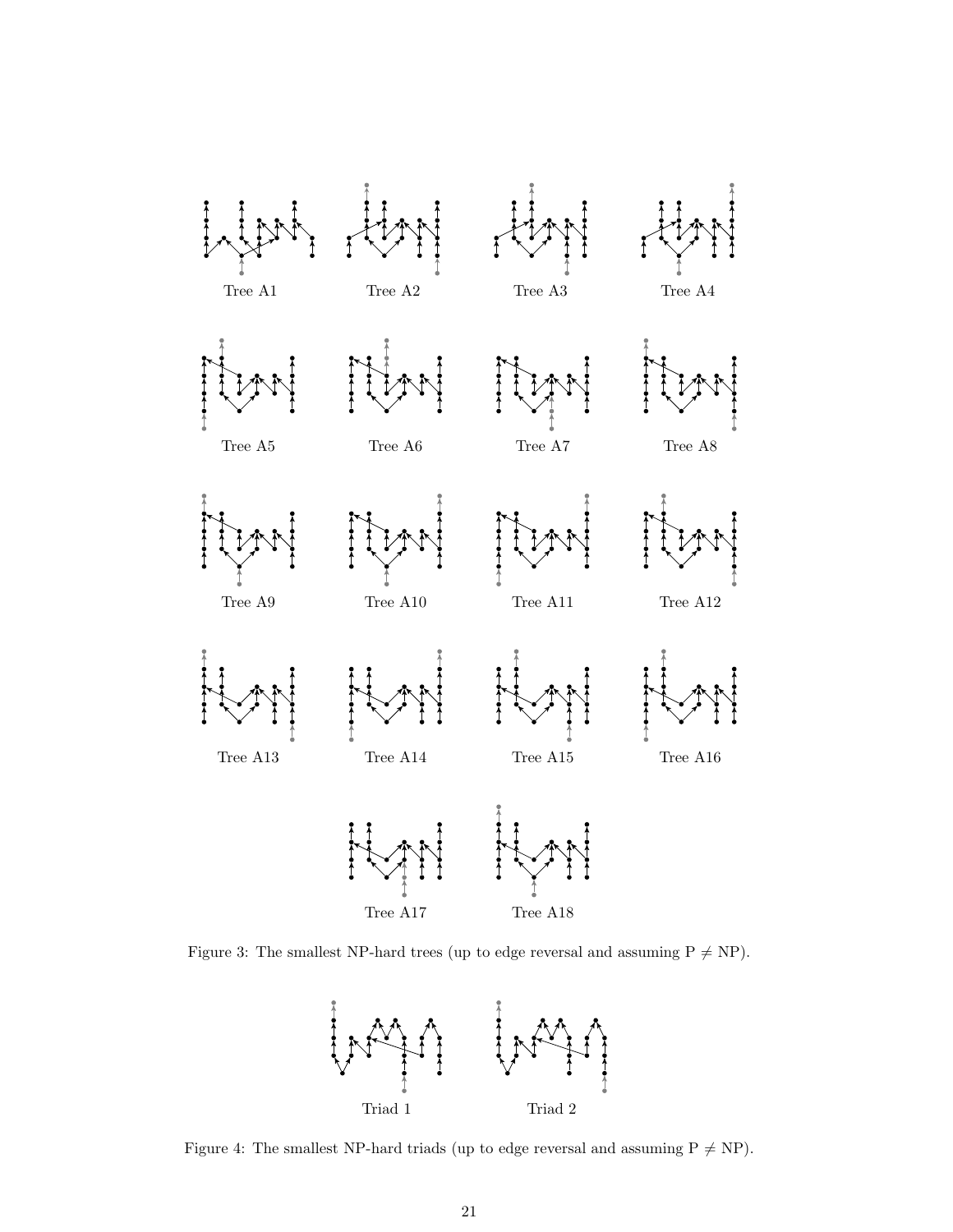

<span id="page-21-1"></span>Figure 5: The smallest NL-hard trees (up to edge reversal and assuming  $L \neq NL$ ).



<span id="page-21-2"></span>Figure 6: Distribution of core trees in L.

polymorphisms of all arities. The picture is however more complex for larger trees: there exists a tree which can be solved by Datalog but does not have a near-unanimity polymorphism (of any arity) and does not have totally symmetric polymorphisms of all arities, see [\[4,](#page-24-2) Proposition 5.5] for an example and [\[21\]](#page-25-5) for its solvability in Datalog.

#### <span id="page-21-0"></span>7.1.4 The Smallest Tree not Solved by Arc Consistency

The smallest tree T that has no binary symmetric polymorphism has 19 vertices and is displayed in Figure [7.](#page-21-3) It has a 3-wnu polymorphism, and even a majority polymorphism which satisfies  $f(x, x, y) = f(x, y, x) = f(y, x, x) = x$  for all  $x, y \in T$ . Note that CSP(T) cannot be solved by the arc-consistency procedure since in this case T must have a binary symmetric polymorphism [\[32,](#page-26-1) [27\]](#page-26-15). All other trees with at most 19 vertices satisfy  $TS(n)$  for all n. For a tree T the vertices of the indicator digraph for  $TS(2|E(T)|)$  correspond to the nonempty subsets of T. Hence the indicator structure of a tree T with 19 vertices has  $2^{19} - 1 = 524287$  vertices. Using level-wise satisfiability (see Section [6.5\)](#page-15-0) the number of vertices of the indicator structure is reduced to something between 19 and 513, depending on the number of vertices on each level.



<span id="page-21-3"></span>Figure 7: The smallest tree that cannot be solved by Arc Consistency (it has 19 vertices and a majority, but no binary symmetric polymorphism).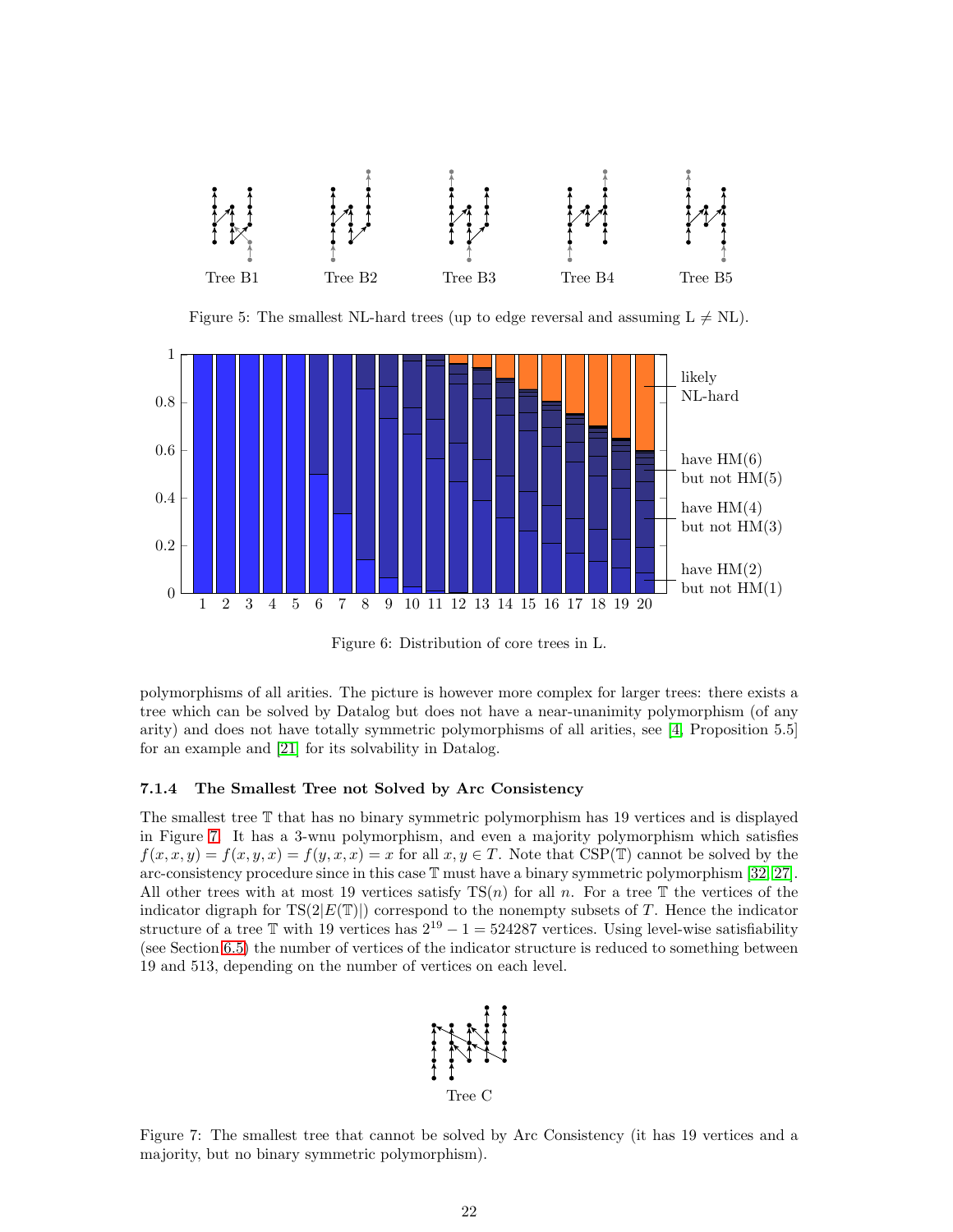

<span id="page-22-1"></span>Figure 8: The smallest tree without a majority polymorphism (unique up to edge reversal; it has 16 vertices). It satisfies  $KK(5)$  but does not satisfy Jónsson(1000). Therefore, Conjecture [1](#page-1-0) puts it in NL but we cannot prove this fact; it is an interesting open case.

## <span id="page-22-0"></span>7.2 Open Trees

In this section we present trees that are interesting test cases, in particular regarding the conjectured classification of digraphs in NL (Conjecture [1\)](#page-1-0).

#### 7.2.1 A Tree not Known to be in NL

We found a tree with polymorphisms that form a Kearnes-Kiss chain of length five and a Hobby-McKenzie chain of length 2, but has no Majority, and no (level-wise) Jónsson chain of length 1000 (see Figure [8\)](#page-22-1). This tree is neither known to be P-hard or ModpL-hard, nor is it known to be in NL. It is the smallest tree without a majority polymorphism. Note that the existence of a Jónsson chain of *some* length is decidable because for a given digraph there are only finitely many operations of arity three. Moreover, by the discussion from Section [5.5](#page-11-1) we know that we may narrow down the set of operations that have to be considered; the resulting number of operations is  $12^{36}$ . Even if we could show that the tree has no Jónsson chain we would not know that the tree is not in NL. We believe that the tree is in NL, but new ideas are needed to prove that (e.g., ideas to prove Conjecture [1\)](#page-1-0). We mention that it can pp-construct st-Con, so it is NL-hard.

#### 7.2.2 Trees that might be P-hard

There are 28 trees with 18 vertices that satisfy neither  $HMcK(1000)$  nor  $KK(1000)$ , not even level-wise (see Figure [9\)](#page-23-1). They satisfy  $TS(n)$  for all n, so they are in P and cannot pp-construct  $3\mathrm{Lin}_p$  for every p. Hence, this is in accordance with Conjecture [3.](#page-3-0) All other trees with up to 18 vertices satisfy KK(5) and are in NL assuming Conjecture [1.](#page-1-0) Hence, if this conjecture is true, and if  $NL \neq P$ , and if indeed these 28 trees do not have HMcK $(n)$  for any n, then they are the smallest trees that are P-hard.

### <span id="page-22-2"></span>7.3 Majority Polymorphisms

Majority polymorphisms play a central role in the early theory of the constraint satisfaction problem [\[32,](#page-26-1) [31,](#page-26-16) [43\]](#page-26-17), in graph theory [\[45,](#page-26-18) [41\]](#page-26-8), and in the algebraic theory of CSPs [\[18,](#page-25-16) [19\]](#page-25-1). We have therefore also computed a smallest tree without a majority polymorphism (see Figure [8\)](#page-22-1). Interestingly, when solving the indicator problem for the existence of a majority polymorphism of H for graphs with at most 15 vertices (which all have a majority polymorphism), no backtracking was needed: pruning with the arc-consistency procedure did suffice to avoid all dead-ends in the search. Theoretical results only guarantee this behavior for establishing  $(2, 3)$ -consistency (since  $\mathbb H$ has a majority polymorphism). So one might ask: can every tree with a majority polymorphism be solved by arc consistency? This is not the case; see Lemmata 4.1 and 4.2 in [\[8\]](#page-24-1). In our experiments we found the smallest such tree: Figure [7](#page-21-3) shows a tree with a majority polymorphism which does not even have a binary symmetric polymorphism, and hence in particular cannot be solved by arc consistency.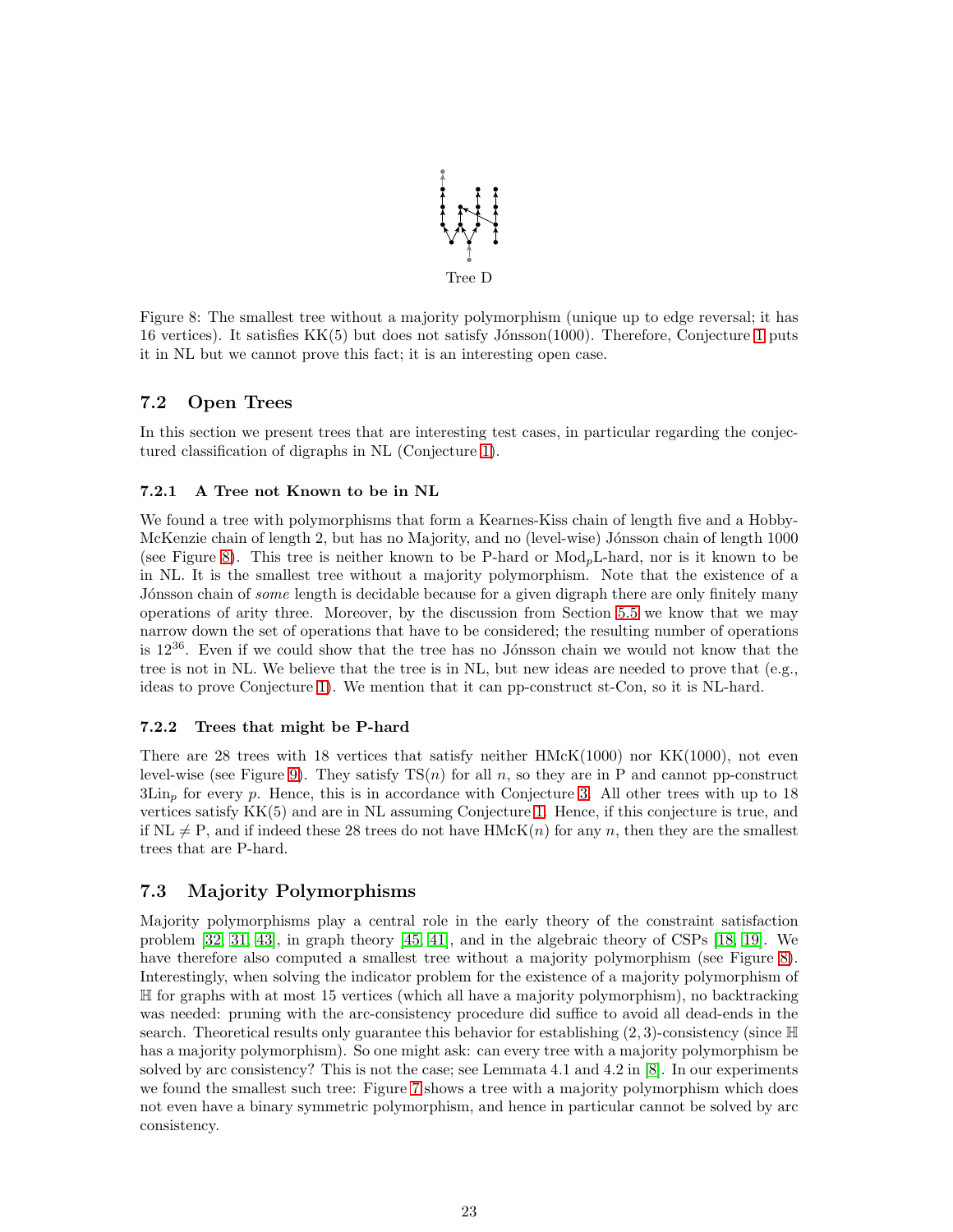

<span id="page-23-1"></span>Figure 9: Smallest trees without HMcK(1000) (they have 18 vertices). These trees are tractable and candidates for being P-complete.

## <span id="page-23-0"></span>8 Open Problems and Future Work

The following conjecture is implied by Conjecture [3,](#page-3-0) but might be easier to answer.

Conjecture 4. *A tree has Kearnes-Marković-McKenzie polymorphisms if and only if it has a 3-wnu polymorphism.*

Question 1. *Is it true that the probability that a tree drawn uniformly at random from the set of all trees with vertex set* {1, . . . , n} *is NP-hard tends to 1 as* n *tends to infinity? The answer is yes if we ask the question for random labelled digraphs instead of random labelled trees [\[54\]](#page-27-17).*

The table in Figure [6](#page-21-2) suggests that the following conjecture is true.

Conjecture 5. *The fraction of core trees with* n *vertices that are NL-hard goes to 1 as* n *goes to infinity.*

**Question 2.** Determine the smallest trees that are P-hard (assuming that  $NL \neq P$ ). We know *from Section [7.3](#page-22-2) that they must have at least 16 vertices, since all smaller trees have a majority and thus are in NL.*

Question 3. *Is our algorithm from Section [4](#page-7-0) to generate unlabeled core trees a polynomial-delay enumeration algorithm (in the sense of [\[44\]](#page-26-19))?*

Question 4. *Characterize linear conditions that can be tested level-wise (in the sense of Section [5.5\)](#page-11-1) for balanced digraphs, and more specifically, for trees.*

It would be interesting to perform experiments similar to the experiments presented here for trees that are equipped with a singleton unary relation  $\{a\}$  for each vertex a of the tree; in this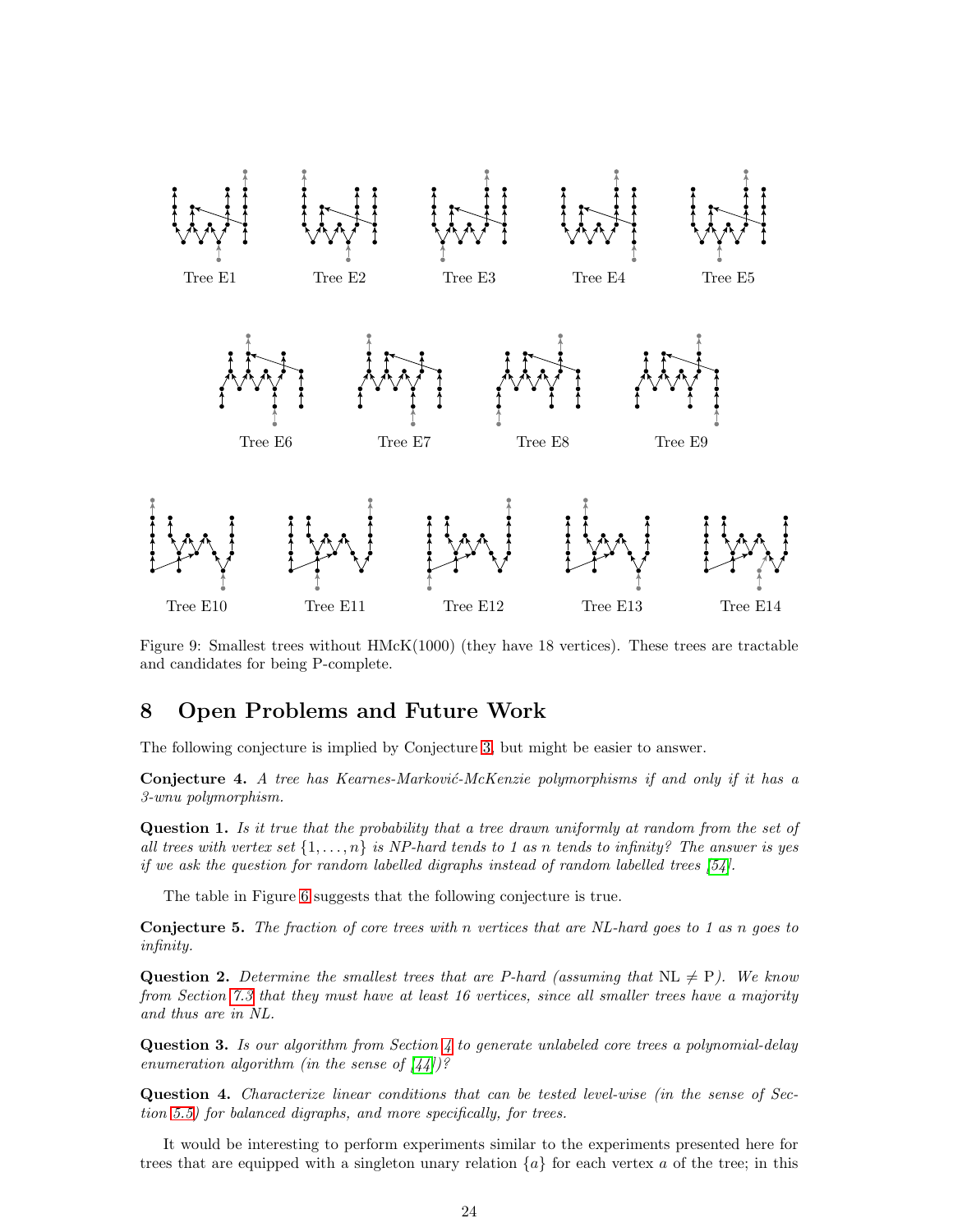case, if  $\mathbb{T}_c$  is the resulting expanded tree structure,  $CSP(\mathbb{T}_c)$  models the so-called  $\mathbb{T}_\text{-}$ *precoloring extension problem*. This setting is particularly nice from the algebraic perspective because then all the polymorphisms of  $\mathbb{T}_c$  are idempotent. Note, however, that all these structure  $\mathbb{T}_c$  are cores, so there are far more structures to consider, and hardness will dominate more rapidly.

Taking this one step further, it would also be interesting to study the so-called *list homomorphism problem* for trees T from an experimental perspective. Here, the input contains besides the graph G a list of vertices from  $\mathbb H$  and we are looking for a homomorphism from G to  $\mathbb H$  that maps each vertex to an element from its list. This can be seen as a special case of a CSP for a relational structure, which contains besides the edge relation also a unary relation for each subset of the vertices of H. On the algebraic side, we are therefore interested in polymorphisms that preserve all subsets of H; such polymorphisms (and consequently the respective CSPs) are also called *conservative*. The algorithms and complexities for conservative CSPs are better understood than the general case [\[16,](#page-25-17) [2,](#page-24-7) [18,](#page-25-16) [47\]](#page-27-9), which will help to determine the complexity of the list homomorphism for trees. On the other hand, as in the case of the precoloring extension problem we have much larger numbers of trees to consider since all the structures that we study are already cores.

## 9 Declarations

The authors are grateful to the Center for Information Services and High Performance Computing [Zentrum für Informationsdienste und Hochleistungsrechnen (ZIH)] at TU Dresden for providing its facilities for high throughput calculations. Manuel Bodirsky has received funding from the European Research Council (Grant Agreement no. 681988, CSP-Infinity). Jakub Bulín was supported by the MSMT CR INTER-EXCELLENCE project LTAUSA19070 and the Charles University project UNCE/SCI/004. Florian Starke is supported by DFG Graduiertenkolleg 1763 (QuantLA). The authors have no competing interests to declare that are relevant to the content of this article.

### <span id="page-24-5"></span>References

- [1] F. N. Afrati and S. S. Cosmadakis. Expressiveness of restricted recursive queries (extended abstract). In D. S. Johnson, editor, *Proceedings of the 21st Annual ACM Symposium on Theory of Computing, May 14-17, 1989, Seattle, Washigton, USA*, pages 113–126. ACM, 1989.
- <span id="page-24-7"></span>[2] L. Barto. The dichotomy for conservative constraint satisfaction problems revisited. In *Proceedings of the Symposium on Logic in Computer Science (LICS)*, Toronto, Canada, 2011.
- <span id="page-24-4"></span>[3] L. Barto. Finitely related algebras in congruence distributive varieties have near unanimity terms. *Canadian Journal of Mathematics*, 65(1):3–21, 2013.
- <span id="page-24-2"></span>[4] L. Barto and J. Bul´ın. CSP dichotomy for special polyads. *Int. J. Algebra Comput.*, 23(5):1151–1174, 2013.
- <span id="page-24-3"></span>[5] L. Barto and M. Kozik. Constraint satisfaction problems of bounded width. In *Proceedings of Symposium on Foundations of Computer Science (FOCS)*, pages 595–603, 2009.
- <span id="page-24-0"></span>[6] L. Barto and M. Kozik. Absorbing subalgebras, cyclic terms and the constraint satisfaction problem. *Logical Methods in Computer Science*, 8/1(07):1–26, 2012.
- <span id="page-24-6"></span>[7] L. Barto and M. Kozik. Constraint satisfaction problems solvable by local consistency methods. *Journal of the ACM*, 61(1):3:1–3:19, 2014.
- <span id="page-24-1"></span>[8] L. Barto, M. Kozik, M. Maróti, and T. Niven. CSP dichotomy for special triads. *Proceedings of the American Mathematical Society*, 137(9):2921–2934, 2009.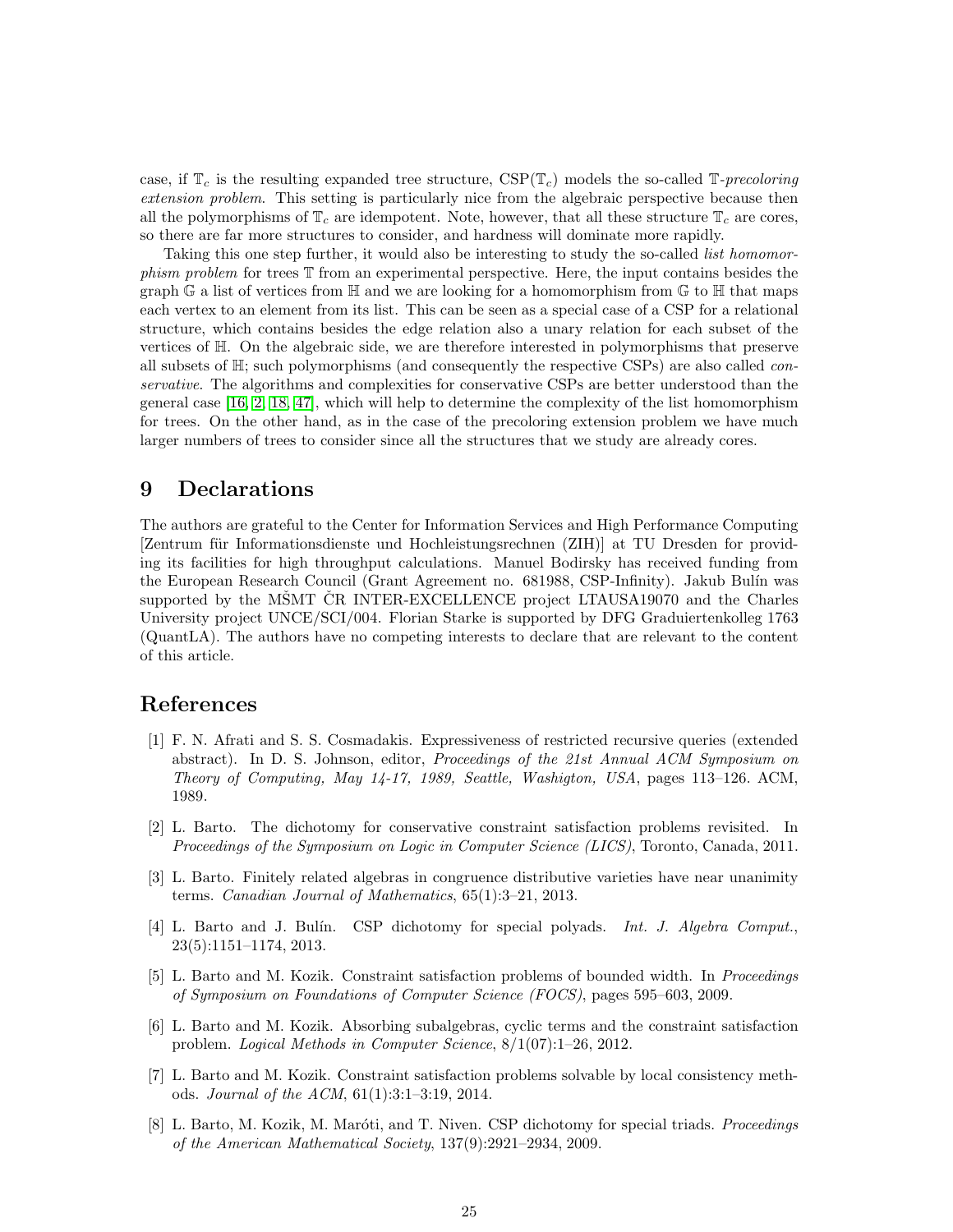- <span id="page-25-9"></span><span id="page-25-4"></span>[9] L. Barto, M. Kozik, M. Maróti, and T. Niven. Erratum to: CSP dichotomy for special triads. Available from the website of the first author, 2009.
- [10] L. Barto, M. Kozik, and T. Niven. The CSP dichotomy holds for digraphs with no sources and no sinks (a positive answer to a conjecture of Bang-Jensen and Hell). *SIAM Journal on Computing*, 38(5), 2009.
- <span id="page-25-13"></span>[11] L. Barto, M. Kozik, and R. Willard. Near unanimity constraints have bounded pathwidth duality. In *Proceedings of the 27th ACM/IEEE Symposium on Logic in Computer Science (LICS)*, pages 125–134, 2012.
- <span id="page-25-2"></span>[12] L. Barto, A. Krokhin, and R. Willard. Polymorphisms, and how to use them. In A. Krokhin and S. Zivný, editors, *The Constraint Satisfaction Problem: Complexity and Approximability*, volume 7 of *Dagstuhl Follow-Ups*, pages 1–44. Schloss Dagstuhl–Leibniz-Zentrum fuer Informatik, Dagstuhl, Germany, 2017.
- <span id="page-25-7"></span>[13] L. Barto, J. Opršal, and M. Pinsker. The wonderland of reflections. *Israel Journal of Mathematics*, 223(1):363–398, 2018.
- <span id="page-25-10"></span>[14] M. Bodirsky and B. Bodor. Canonical polymorphisms of Ramsey structures and the unique interpolation property. In *Proceedings of the Symposium on Logic in Computer Science (LICS)*, 2021.
- <span id="page-25-17"></span><span id="page-25-11"></span>[15] M. Bodirsky and P. Jonsson. A model-theoretic view on qualitative constraint reasoning. *Journal of Artificial Intelligence Research*, 58:339–385, 2017.
- [16] A. A. Bulatov. Tractable conservative constraint satisfaction problems. In *Proceedings of the Symposium on Logic in Computer Science (LICS)*, pages 321–330, Ottawa, Canada, 2003.
- <span id="page-25-16"></span><span id="page-25-8"></span>[17] A. A. Bulatov. Bounded relational width. Manuscript, 2009.
- [18] A. A. Bulatov. Conservative constraint satisfaction re-revisited. *Journal Computer and System Sciences*, 82(2):347–356, 2016. ArXiv:1408.3690.
- <span id="page-25-1"></span>[19] A. A. Bulatov. A dichotomy theorem for nonuniform CSPs. In *58th IEEE Annual Symposium on Foundations of Computer Science, FOCS 2017, Berkeley, CA, USA, October 15-17*, pages 319–330, 2017.
- <span id="page-25-12"></span>[20] A. A. Bulatov, A. A. Krokhin, and P. G. Jeavons. Classifying the complexity of constraints using finite algebras. *SIAM Journal on Computing*, 34:720–742, 2005.
- <span id="page-25-5"></span><span id="page-25-0"></span>[21] J. Bulín. On the complexity of H-coloring for special oriented trees. *Eur. J. Comb.*, 69:54-75, 2018.
- [22] J. Bulín, D. Delic, M. Jackson, and T. Niven. A finer reduction of constraint problems to digraphs. *Log. Methods Comput. Sci.*, 11(4), 2015.
- <span id="page-25-15"></span>[23] C. Carvalho, V. Dalmau, and A. Krokhin. CSP duality and trees of bounded pathwidth. *Theoretical Computer Science*, 411:3188–3208, 2010.
- <span id="page-25-3"></span>[24] H. Chen and B. Larose. Asking the metaquestions in constraint tractability. *TOCT*, 9(3):11:1– 11:27, 2017.
- <span id="page-25-6"></span>[25] V. Dalmau. Computational complexity of problems over generalized formulas. PhD-thesis at the Departament de Llenguatges i Sistemes Informátics at the Universitat Politécnica de Catalunya, 2000.
- <span id="page-25-14"></span>[26] V. Dalmau. Linear Datalog and bounded path duality of relational structures. *Logical Methods in Computer Science*, 1(1), 2005.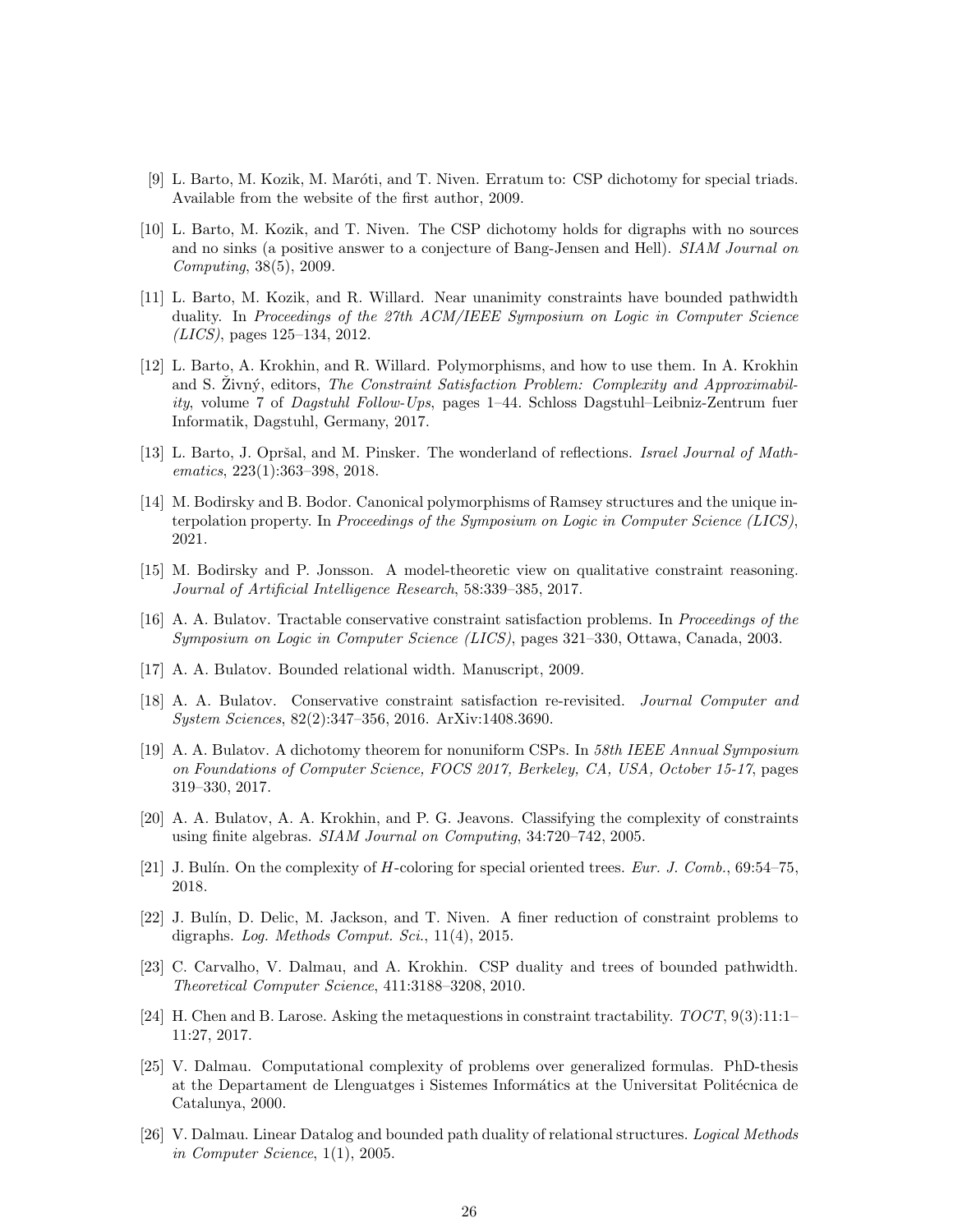- <span id="page-26-15"></span>[27] V. Dalmau and J. Pearson. Closure functions and width 1 problems. In *Proceedings of the International Conference on Principles and Practice of Constraint Programming (CP)*, pages 159–173, 1999.
- <span id="page-26-11"></span><span id="page-26-2"></span>[28] R. Diestel. *Graph Theory*. Springer–Verlag, New York, 2005. Third edition.
- [29] L. Egri, B. Larose, and P. Tesson. Symmetric datalog and constraint satisfaction problems in logspace. In *Proceedings of the Symposium on Logic in Computer Science (LICS)*, pages 193–202, 2007.
- <span id="page-26-14"></span>[30] L. Egri, B. Larose, and P. Tesson. Directed st-connectivity is not expressible in symmetric datalog. In *Proceedings of the 35th International Colloquium on Automata, Languages and Programming, Part II*, ICALP '08, pages 172––183, Berlin, Heidelberg, 2008. Springer-Verlag.
- <span id="page-26-16"></span>[31] T. Feder. Classification of homomorphisms to oriented cycles and of k-partite satisfiability. *SIAM Journal on Discrete Mathematics*, 14(4):471–480, 2001.
- <span id="page-26-1"></span>[32] T. Feder and M. Y. Vardi. The computational structure of monotone monadic SNP and constraint satisfaction: a study through Datalog and group theory. *SIAM Journal on Computing*, 28:57–104, 1999.
- <span id="page-26-7"></span><span id="page-26-5"></span>[33] J. Fischer. CSPs of orientations of trees. Master thesis, TU Dresden, 2015.
- <span id="page-26-4"></span>[34] W. Gutjahr. Graph colourings. PhD Thesis, Free University Berlin, 1991.
- [35] W. Gutjahr, E. Welzl, and G. J. Woeginger. Polynomial graph-colorings. *Discret. Appl. Math.*, 35(1):29–45, 1992.
- <span id="page-26-6"></span>[36] P. Hell, J. Nesetril, and X. Zhu. Complexity of tree homomorphisms. *Discret. Appl. Math.*, 70(1):23–36, 1996.
- <span id="page-26-0"></span>[37] P. Hell and J. Nešetřil. On the complexity of H-coloring. *Journal of Combinatorial Theory*, *Series B*, 48:92–110, 1990.
- <span id="page-26-12"></span><span id="page-26-10"></span>[38] P. Hell and J. Nešetřil. The core of a graph. *Discrete Mathematics*, 109:117–126, 1992.
- <span id="page-26-9"></span>[39] P. Hell and J. Nešetřil. *Graphs and Homomorphisms*. Oxford University Press, Oxford, 2004.
- [40] P. Hell, J. Nešetřil, and X. Zhu. Duality and polynomial testing of tree homomorphisms. *TAMS*, 348(4):1281–1297, 1996.
- <span id="page-26-8"></span>[41] P. Hell and A. Rafiey. The dichotomy of list homomorphisms for digraphs. In *Proceedings of the Twenty-Second Annual ACM-SIAM Symposium on Discrete Algorithms*, SODA '11, page 1703–1713, USA, 2011. Society for Industrial and Applied Mathematics.
- <span id="page-26-13"></span>[42] D. Hobby and R. McKenzie. *The structure of finite algebras*, volume 76 of *Contemporary Mathematics*. American Mathematical Society, 1988.
- <span id="page-26-17"></span>[43] P. Jeavons, D. Cohen, and M. Gyssens. Closure properties of constraints. *Journal of the ACM*, 44(4):527–548, 1997.
- <span id="page-26-19"></span>[44] D. S. Johnson, M. Yannakakis, and C. H. Papadimitriou. On generating all maximal independent sets. *Information Processing Letters*, 27(3):119–123, 1988.
- <span id="page-26-18"></span>[45] A. Kazda. Maltsev digraphs have a majority polymorphism. *European Journal of Combinatorics*, 32:390–397, 2011.
- <span id="page-26-3"></span>[46] A. Kazda. n-permutability and linear Datalog implies symmetric Datalog. *Logical Methods in Computer Science*, Volume 14, Issue 2, Apr. 2018.